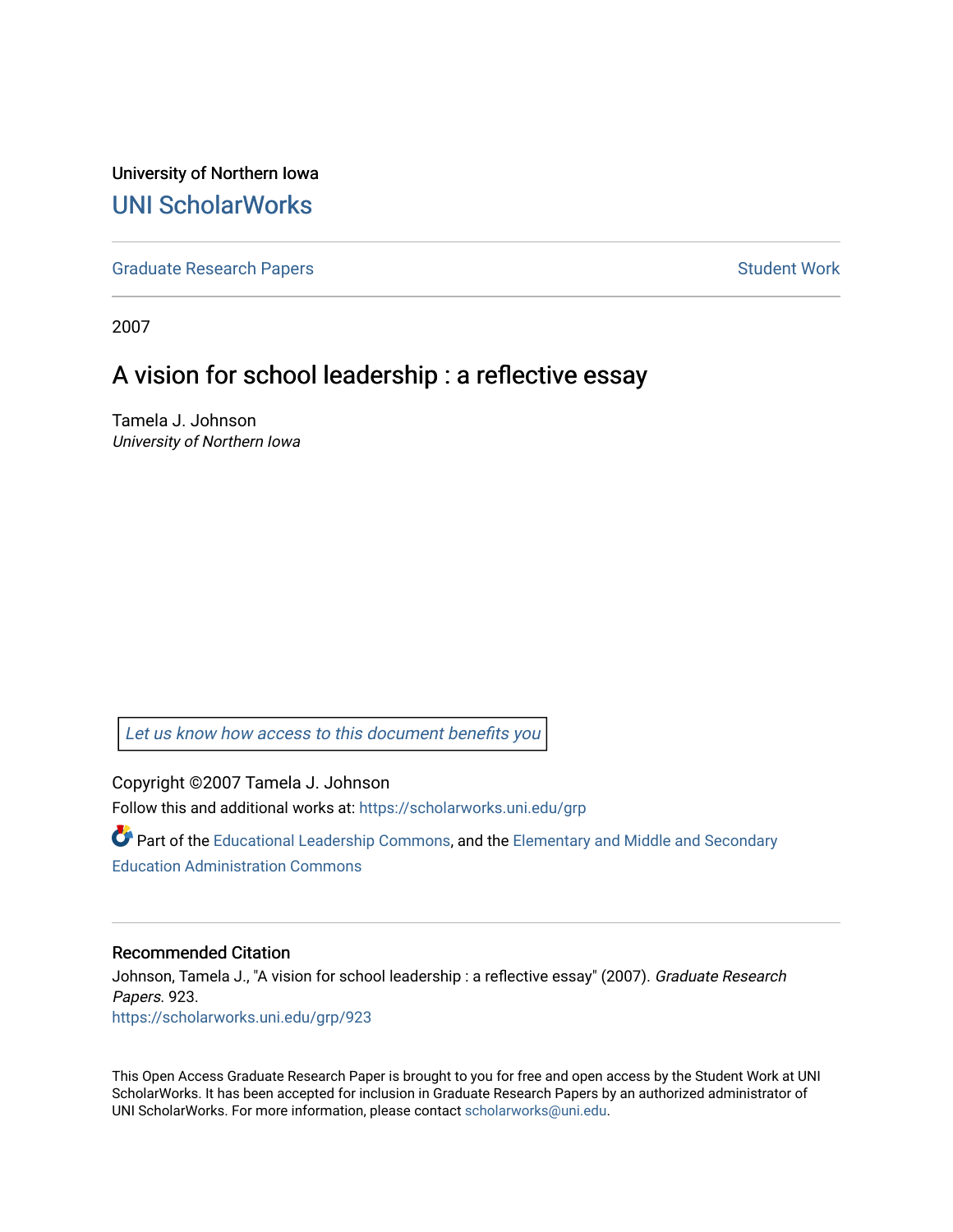### A vision for school leadership : a reflective essay

#### Abstract

The intent of this essay is to develop a broader perspective of the impact that leadership has on the bottom line, student achievement. It is the responsibility of educational leaders to enable stakeholders to clarify priorities and develop plans to achieve that ultimate goal, an upward trend in achievement for all students. As members of the administrative and school leadership teams, the principals will continue to develop an ongoing process of looking around the comer, asking if what is happening in the educational environment is making a difference, and remember that perception is reality.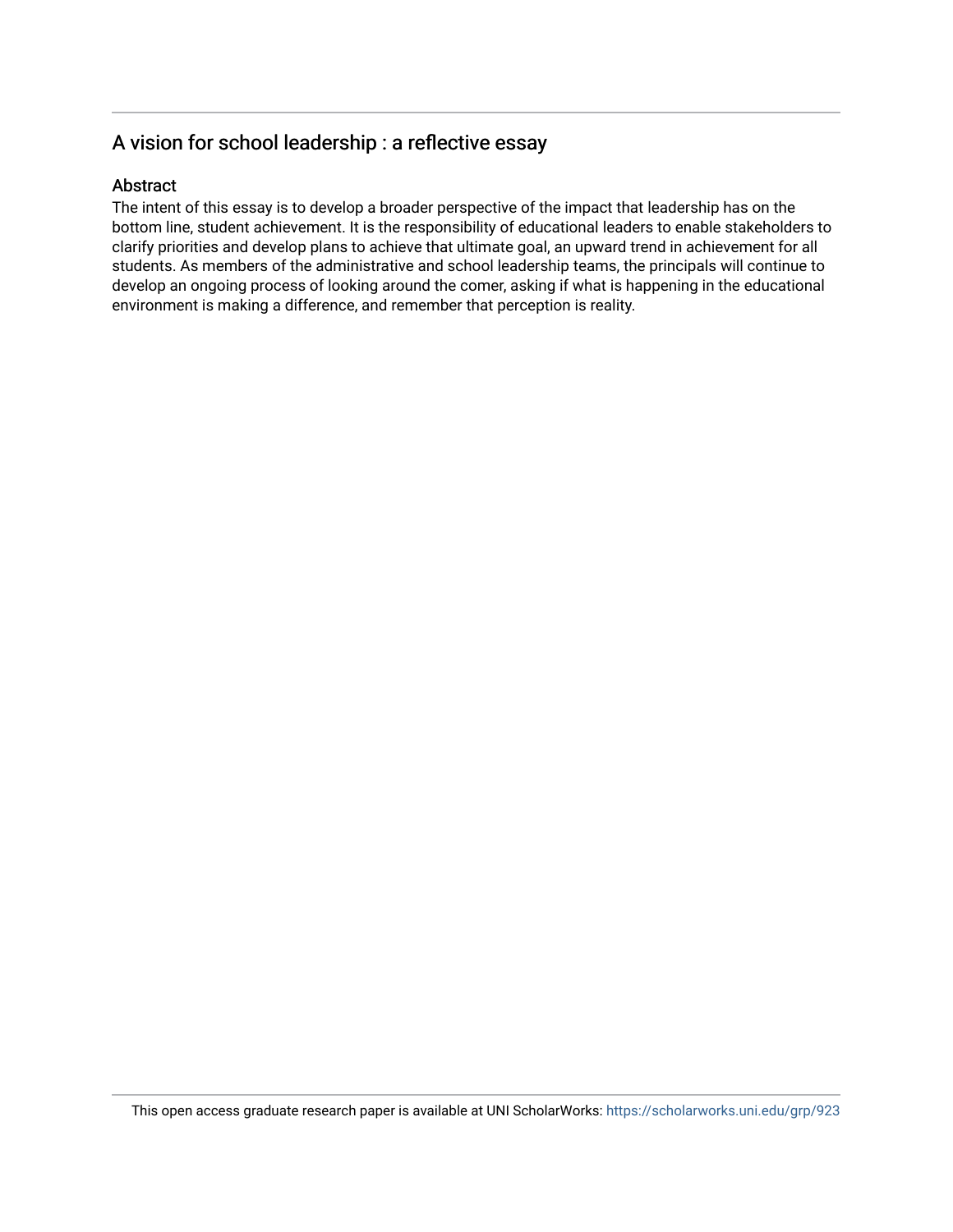#### A VISION FOR SCHOOL LEADERSHIP

A REFLECTIVE ESSAY

A Research Paper

Presented to

The Department of Educational Leadership, Counseling,

and Postsecondary Education

University of Northern Iowa

 $, , , \cdot$ 

In Partial Fulfillment of the Requirements for the Degree Masters of Arts in Education

by

Tamela J. Johnson

May2007

Dr. R. Decker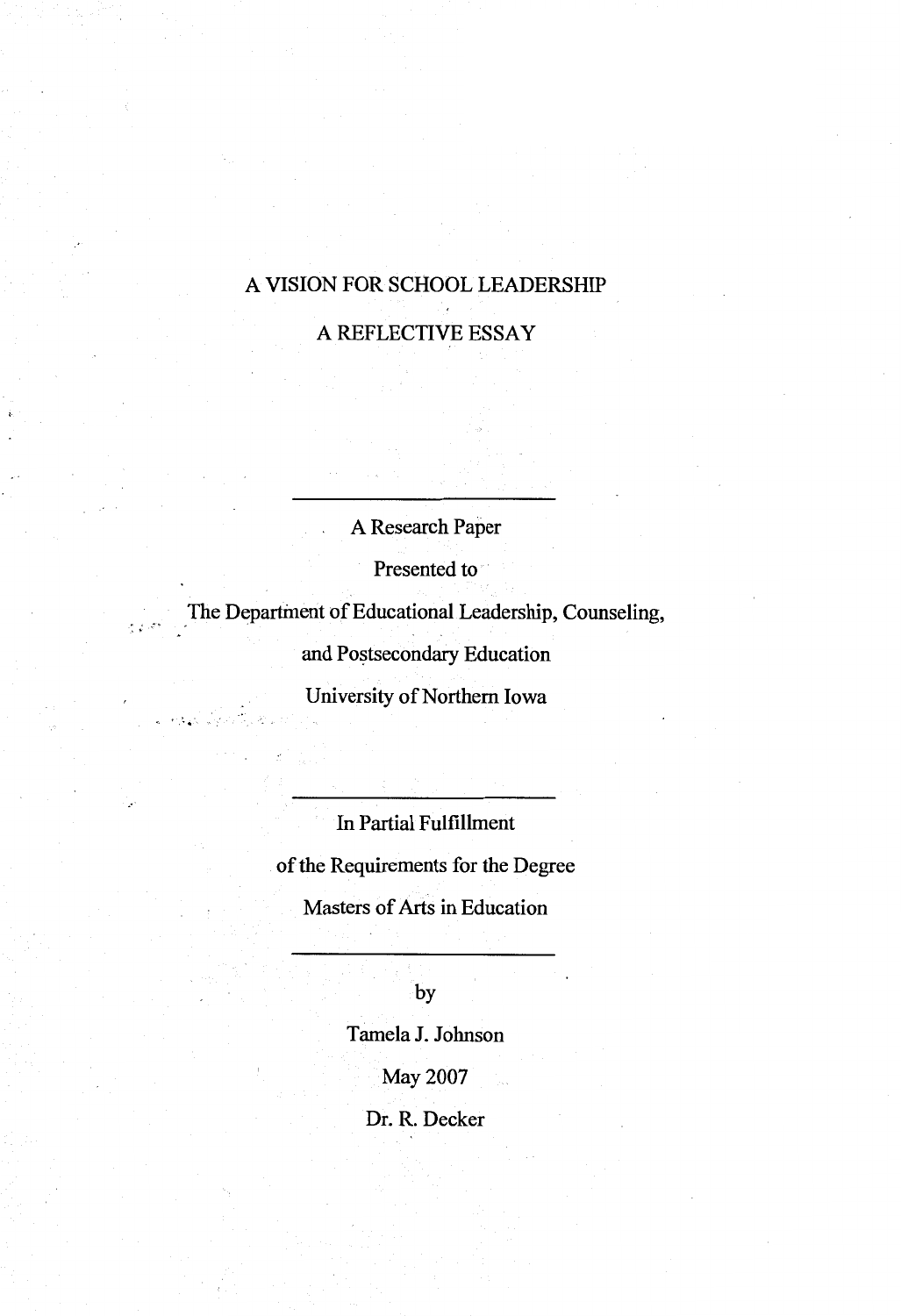#### This Research Paper by: Tamela J. Johnson

#### .Entitled: VISION FOR EDUCATIONAL LEADERSHIP

#### A REFLECTIVE ESSAY

has been approved as meeting the research paper requirements for the Degree of Master of Arts in Education.

 $\frac{12-\sqrt{6}-86}{\text{Date}{\text{ Approved}}}$ 

## Robert H. Decker

Advisor/Director of Research Paper

12 - 18 - 06

Date Approved

# Victoria L. Robinson

Second Reader of Research Paper

 $12 - 18 - 06$ 

Date Received

Michael D. Waggoner

Head, Department of Educational Leadership, Counseling and Postsecondary Education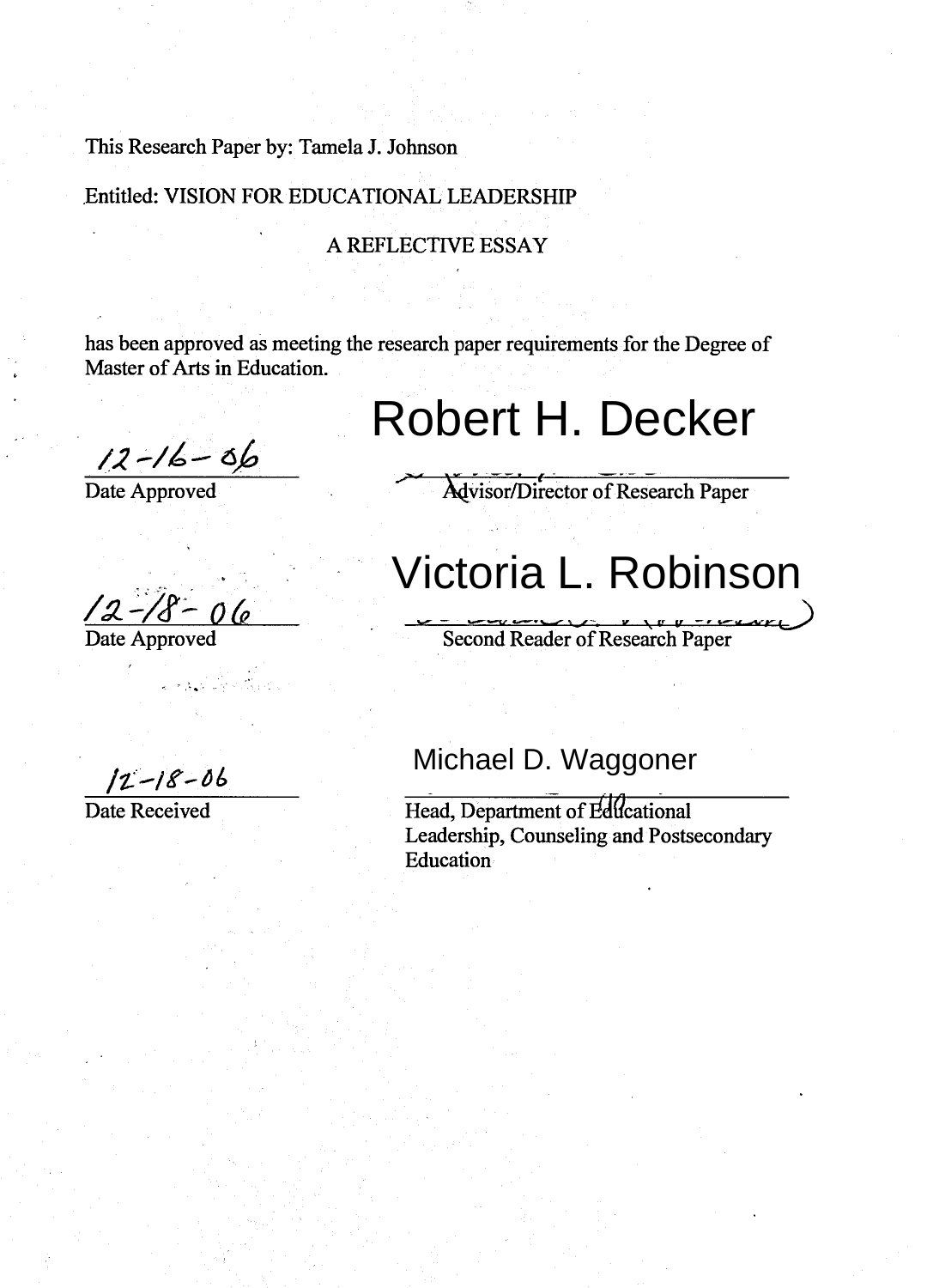The leadership program at the University of Northern Iowa and .independent readings of professional literature provide future principals with a vast amount of knowledge about educational leadership. Researchers such as Lezotte, Marzano, Collins, DuFour, and Daggett guide the thoughts relative to leadership for the five critical elements included in this essay. The introduction to this paper outlines the beliefs regarding what aspiring principals should believe about leadership and education. The next four components include views of reflective practitioners as leaders of learning, the leaders' role in educational change, leadership for the improvement of leaniing, as well as leaders of service.

<sup>~</sup>. . .

: Personal values and belief systems about education align with the following two principles, working together, we will achieve success and accomplishments happen with the right mindset. The Serenity Prayer written by Niebuhr, "God grant me the serenity to accept the things I cannot change; courage to change the things I can; and the wisdom to know the difference", serves as an inspirational guide for educational leaders. In Miller's (2001) work, he adapts Niebuhr's prayer to read, "God grant me the serenity to accept the people I cannot change, the courage to change the one I can, the wisdom to *know .. .it's me!"*  (p. 79). With this growth mindset (Dweck, 2006) and an understanding of the mission, if everyone in education lived by the above sentiments we would be well on our way to serving the educational needs of all students.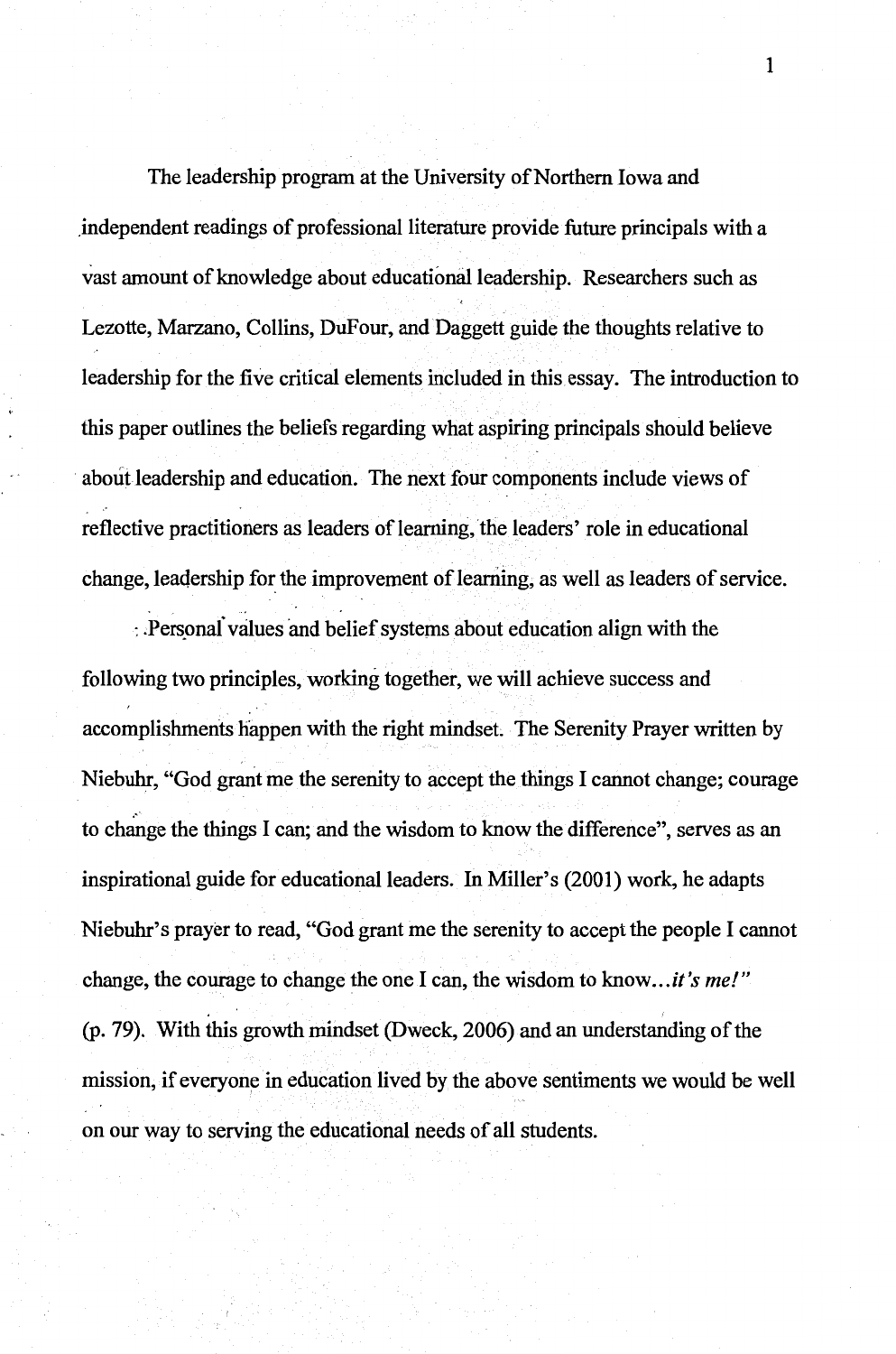When students learn in an environment that models and practices positive .behaviors, utilizes collaborative decision-making, and consistently follows policy and procedures; students are more apt to perform at higher levels of achievement. Progress happens when proactive leadership works toward continuous school improvement through a commitment to professional growth and development.

Leaders in education model the model, talk the talk, walk the walk, and are held accountable for their actions as they develop a culture of trust. In working toward the school's.vision, leaders must blend educational passions with the district's expectations to prevent leaving no child behind. Instructional leaders must set goals to monitor and assess the overall expectations for student achievement and make adaptations for the benefit of the individual student and the organization.

Principals must have high expectations for themselves and those with whom they interact. They must positively develop their leadership abilities and be encouraged to continue developing their leadership capacities. Being actively involved in many leadership roles they must be acutely aware of the challenges that an administrative position entails. School administrators have an impact on what happens in schools and yes, it is hard work. They must set goals to develop and employ effective educational leadership skills as an avenue to effect change in public schools and provide excellence in education.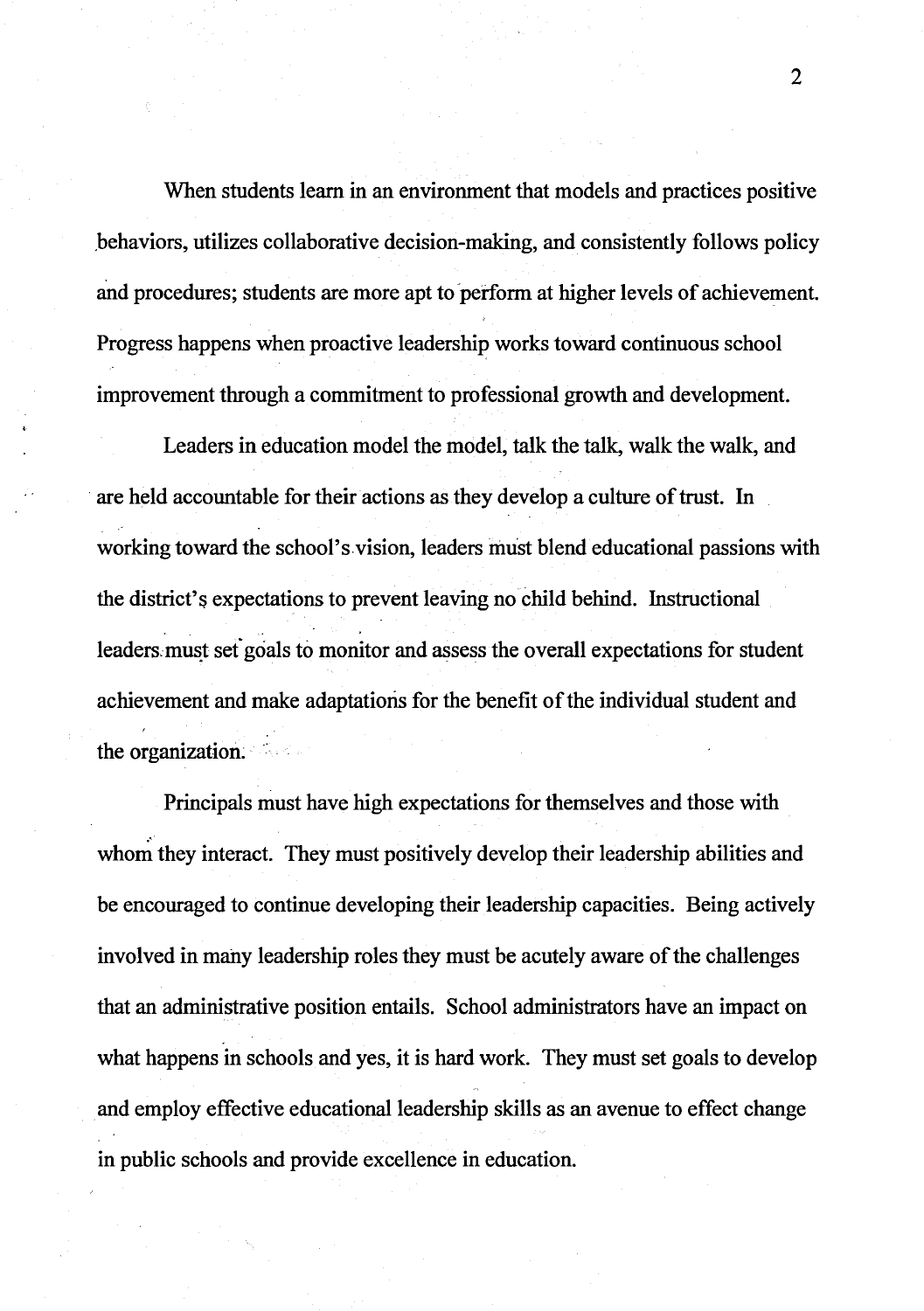As the manager of the school campus, the use of organizational skills to ,balance tasks and meet expectations of all those who are involved in the school community is extremely important. With the innate ability to multitask and employ strong interpersonal skills leaders utilize a variety of techniques to problem solve and make decisions. Setting goals, planning for results, following through, and when making mistakes, figuring out how to correct them is the foundation that the leadership role builds on.

When shaping the school culture, collaboration can empower others to believe in themselves and the school community. School administrators build connections by becoming actively involved in community organizations and developing partnerships that are mutually beneficial. Without support from stakeholders; the school campus cannot succeed. Through daily conversations, school, and community meetings the media and parent communications are the central focus that aligns with the vision of designing an environment that differentiates for each child. Leaders must stay active in the community to advocate for all students regardless of race, socioeconomic, ethnicity, gender, or learning style.

Administrators must lead others to be creative problem solvers and go beyond the easy answer to solve tasks. They must be flexible, able to adapt on the run, and adjust their ways of thinking and processing as situations dictate. Their responsibility is to enable all life-long learners to meet their personal and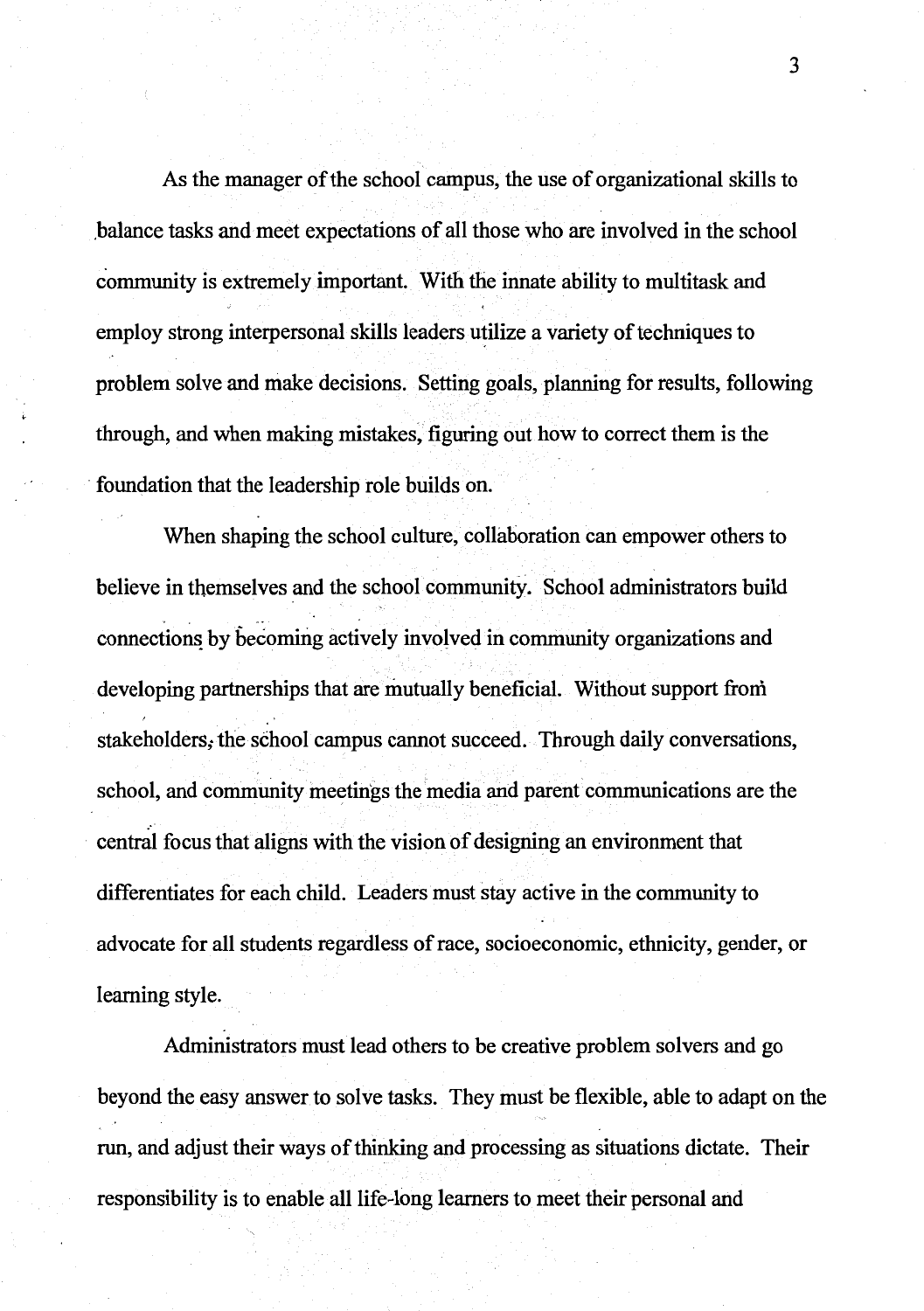professional goals. Developing clear and compelling purpose and direction by .aligning mission, vision, and core values helps create a culture, climate, and a community for learning.

Utilizing strong interpersonal skills leaders reach, teach, and motivate adults to be interactive communicators, to be listeners, and to be respectful of others. They use effective communication skills when collaborating with teachers to articulate and implement a vision of learning to ensure student achievement. Building leaders effectively use negotiation skills in building a partnership between the school, family, and community.

 $\therefore$  Administrators must promote equitable learning opportunities for all students, working toward developing a system that meets the educational challenges of national legislation, Iowa Department of Education requirements, and local district expectations. Being tactful and sensitive and utilizing true "people skills" when promoting and advocating for all students enrolled in our educational system are skills administrators must utilize.

Principals endorse high productivity utilizing the appropriate tools, especially technology, to get the job successfully completed. They use resources to their best advantage, employ inventive thinking, and encourage and assist others as they utilize informational resources. Keeping current with technological advances is one of the top priorities needed in managing the organization, operations, and resources of the school campus.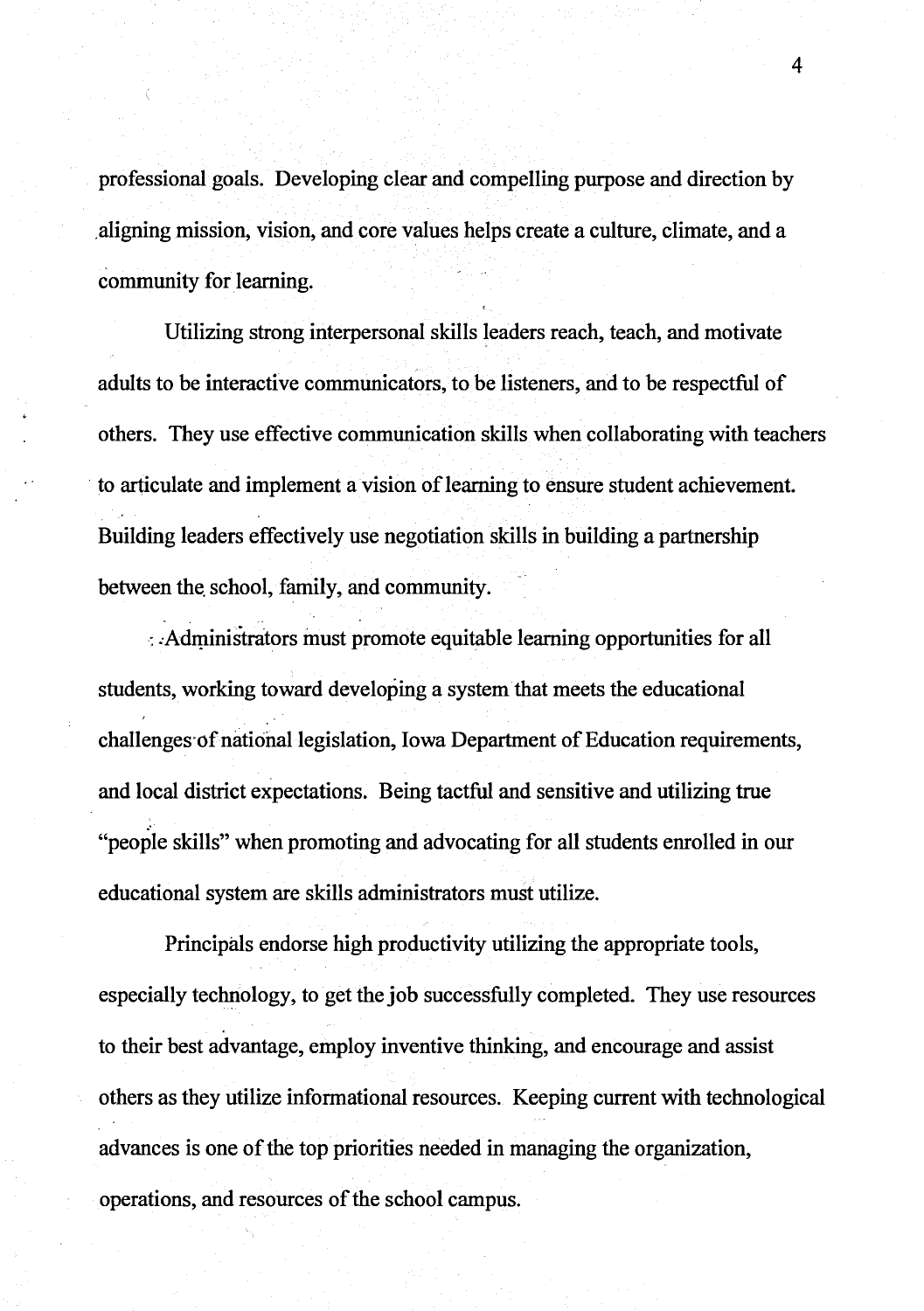Principals have a duty is to obtain, organize, use, and interpret information and encourage others to do the same. Using data as a basis for creating a rich and engaging instructional program, they function as the coach and mentor working toward peak performance by utilizing research to inform teaching, learning, and leading. They manage their time to ensure effectiveness, accountability, and efficiency of operations as they lead others to make appropriate systemic adjustments to the system. Principals must create a performance culture, lead others to close the achievement gaps and make sure all students, including those who are disadvantaged, achieve academic success.

 $\cdot$ : In an era of high accountability, administrators must balance the competing demands of parent and community groups with student needs. They must be versed in curriculum and instruction, while at the same time, manage the day-to-day functions of the school. Leaders must be responsive to, and have an appreciation and respect for a variety of cultures, values, and beliefs. They require an awareness of current and past climates and the interrelationships of those to the social, economic, and political influences.

Principals believe that all students, regardless of diversity, should have the opportunity to acquire the knowledge and the skiHs necessary for whatever the future holds. Developing a vision involves all campus members looking at where the campus is today and where it hopes to be in the future. As a steward of this mission, they demonstrate to their school community that perseverance guides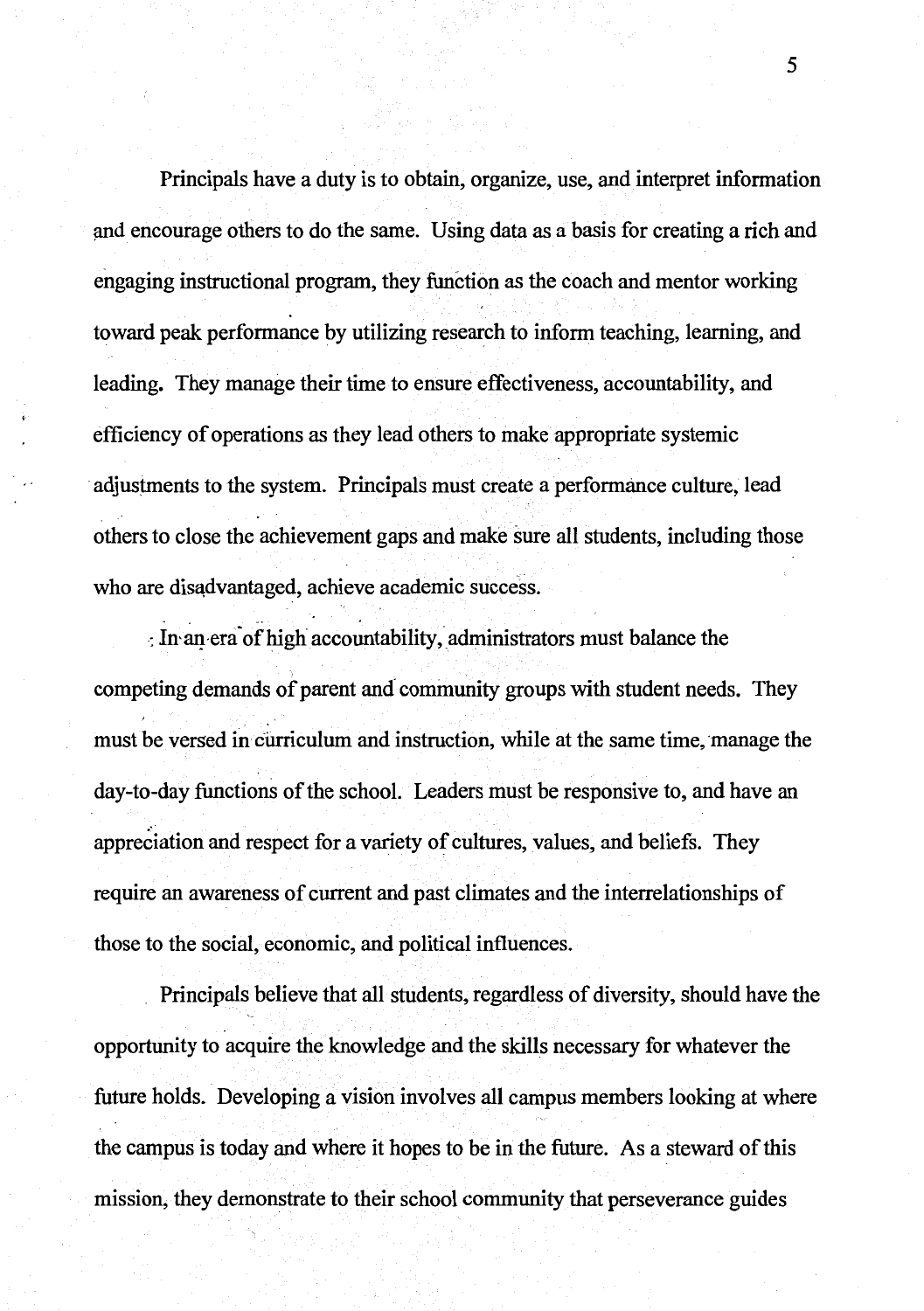them as they work toward an alignment of the vision with excellence in education for all learners. Providing a differentiated educational experience for every student through efficient management and an alignment of curriculum, teaching and assessment, they must accept the responsibility for intellectual, emotional, and social growth for all students.

Reflective Practitioner as a Leader of Learning

Professional development research and materials identify reflective practices as one of most valued components in developing the skills necessary to be a proactive leader of learning. Dewey wrote about reflective thinking as early as 1933. (Robertson, 1992). Daniels cited several works in which she studied reflective thinking.

Reflection can occur in different modes: Hillocks, (1995)

recommended that teachers engage in written reflections through journals, Costa & Garmston, (1994) found that coaching can guide reflection through communication with a peer, and McNiff, Lomax, & Whitehead (1996) concluded that action research can provide a more formalized reflective process (Daniels, 2002).

Downey and associates (2004) wrote about the reflective culture established in walk-through supervision. Throughout the history of educational research, the many forms of reflective practices have been one of the principle methods to create change.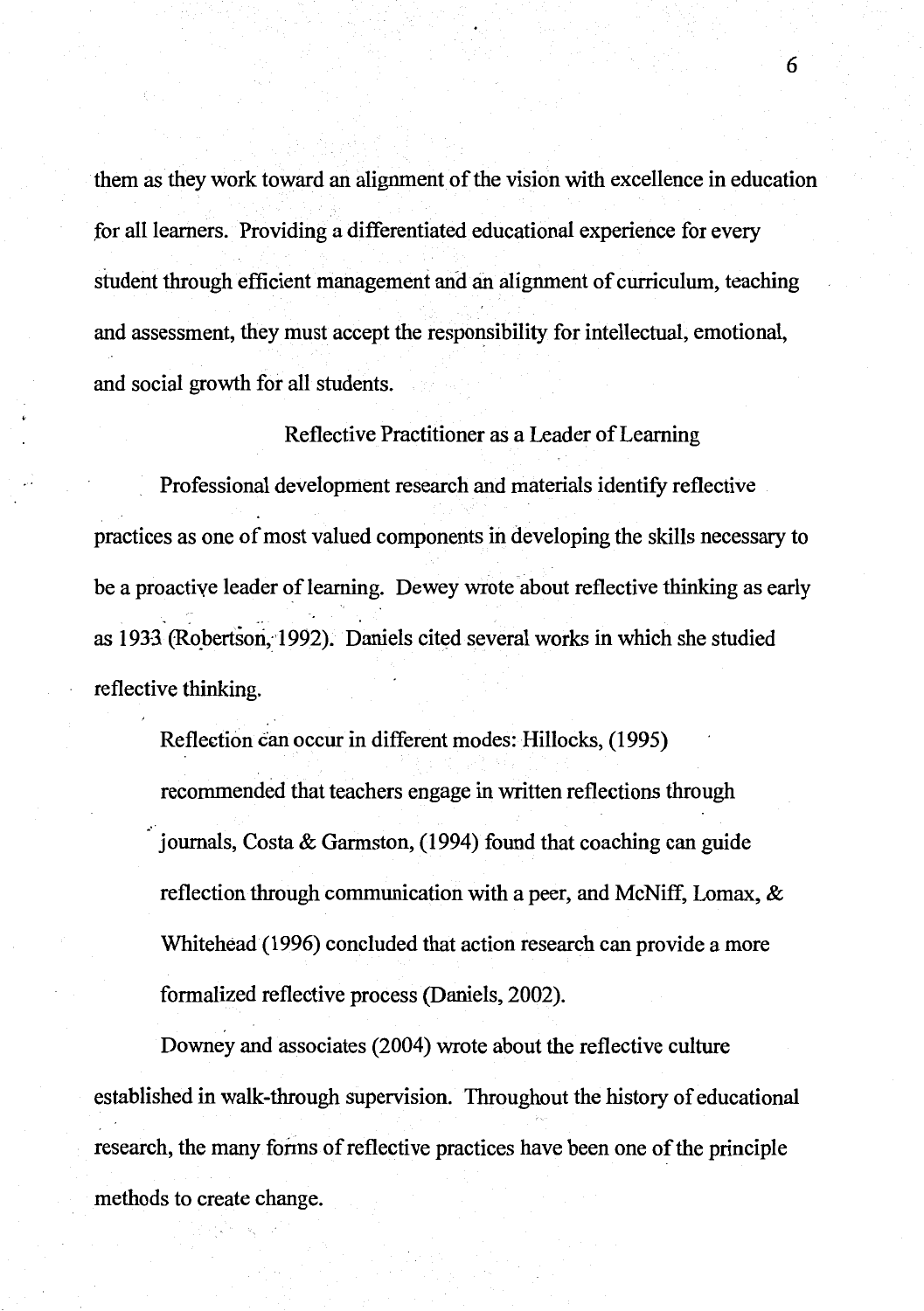Administrators must reflect on their values and beliefs as they work \_toward establishing their personal and professional leadership style to adopt their professional position and voice. Initiating reflective questioning techniques by encouraging others to reflect on their professional practices creates a healthy learning atmosphere.

When educators learn to clarify their priorities, to assess the current reality of their situation, to work together, and to build continuous improvement into the very fabric of their collective work, they create conditions for the ongoing learning and self-efficacy essential to solving : .whatever problems they confront (DuFour, DuFour, Eaker & Many, 2006, p. 207).

As an educational leader, modeling reflective practices and providing opportunities for others to reflect are vital to successful transformation. These reflections become the basis for collecting data on how well we are doing and what we can do to make improvements. Lambert (2003) writes about how reflection enables educators to reconsider how they do things, which can lead them to new and better approaches to their work. The ultimate outcome is for reflection to be the focal point in the collaborative conversations held to improve teaching practices and learning for all students.

As a change agent, the principal engages others in a cycle of thought and action based on professional practice (D. Else, personal communication,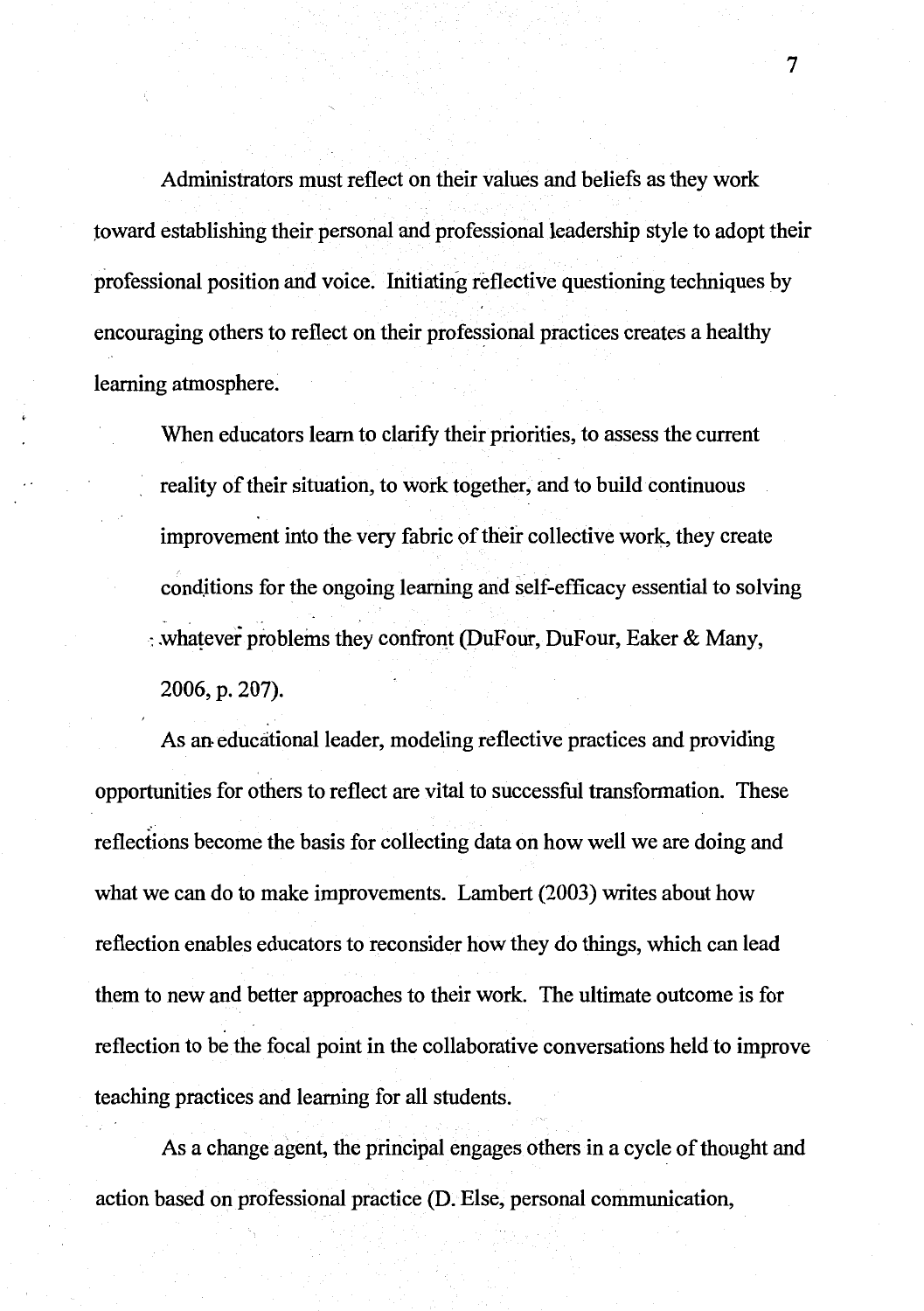September 8, 2004). One goal is to develop and ask reflective questions, moving the staff away from seeking their approval to their own self-affirmations (Downey, Steffy, English, Frase, & Poston,2004).

Promoting lifelong learning through the reflective process, administrators seek continual improvement. Studying the reflective data, it is their job to empower the staff to ask questions about past practices and future possibilities. Providing direct feedback assists the teacher in engaging in reflective practices (Downey, et. al., 2004). As progress and growth happen, educators work toward building on strengths, looking at areas of difficulty, and learning how they can make improvements

Through professional development opportunities, exemplary educational leaders provide reflective strategies to include writing about practices, discussions held in learning teams, and by dialoguing about articles or books with peers. As leaders of learning, principals want to move their teachers beyond "reflection on action, to reflection for action" (Downey, et al., 2004, p. 62). Visionary leadership involves the alignment of the school's mission and vision with the community's shared values, accomplished through the reflective process. Asking fitting reflective questions educators describe and analyze what they are currently doing, seek meaning about what caused them to be that way, and come to conclusions about how they might do things in the future. Providing relevance in learning through reflective processes, leaders create a climate and a culture for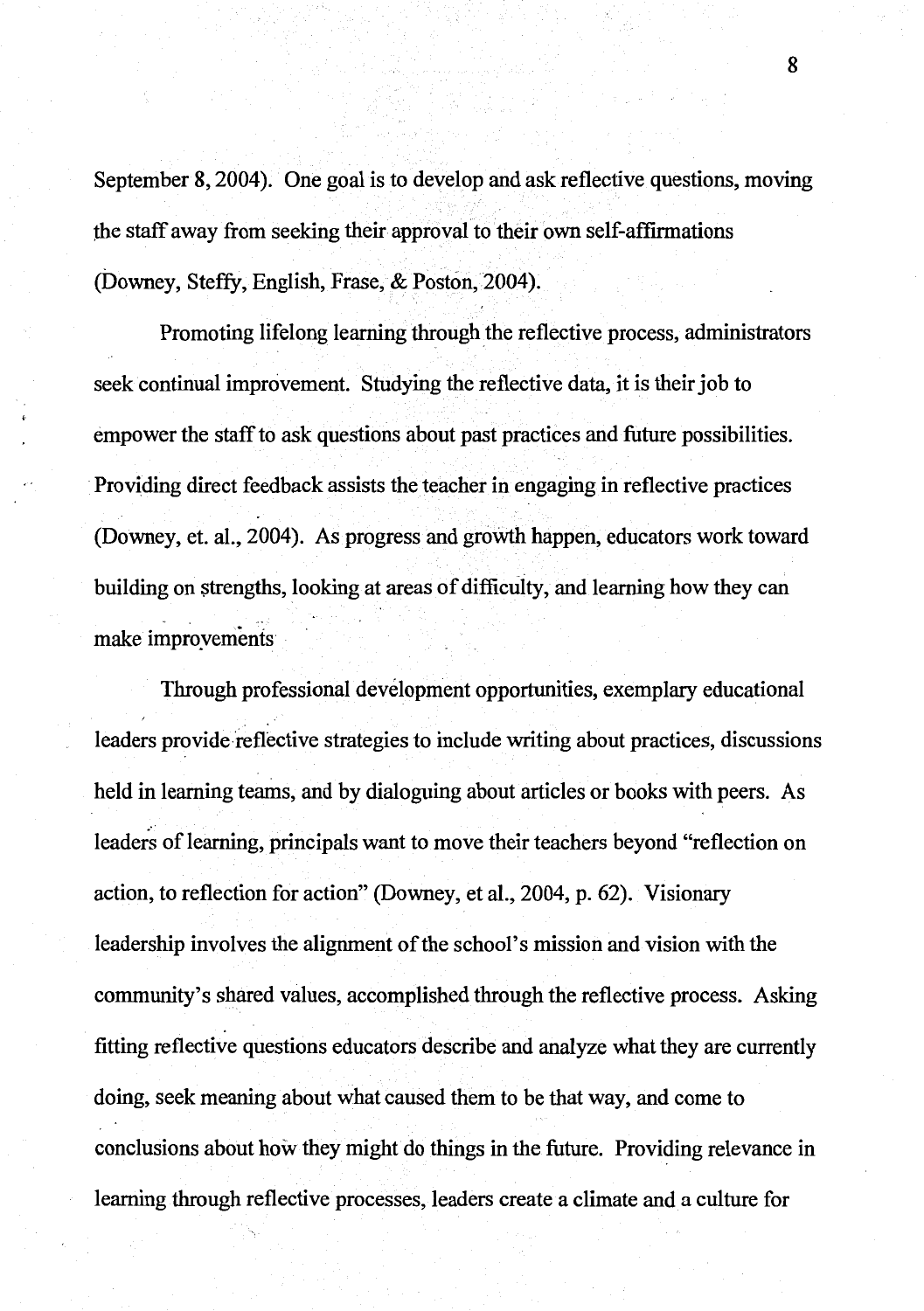change and improved student achievement. "Only this deep reflective analysis .will help the leader become a true steward of the campus vision" (Wilmore, 2002). As a leader of learning, principals are involved in modeling the reflective process and enabling others to reflect and implement transformational change.

#### Leader's Role in Educational Change

Analyzing the leader's role in educational change, the school principal is a liaison of resources. Leadership plans to allocate resources, monitor progress, and provide organizational infrastructure need to be set in place. As an educational leader, one must develop an organizational direction that enables movement . . toward an effective, high performing organization.

In the leadership role, principals are involved in making data-driven decisions-based on the obligation to take into account the "equity of all stakeholders on every issue, resulting in a safe, effective and efficient school" (Wilmore, 2002, p. 55). Directing organizational management, they must be convinced that all school operations focus on setting appropriate priorities to achieve collaboratively developed long-and short-term goals.

As the liaison of resources, school leaders need to develop an ongoing plan to assess every aspect of the school. They must accept responsibility for operational procedures at the district level and legal issues affecting school operations. As school funding decreases, they will need to react proactively to create the necessary resources to solicit funds to supplement basic programs.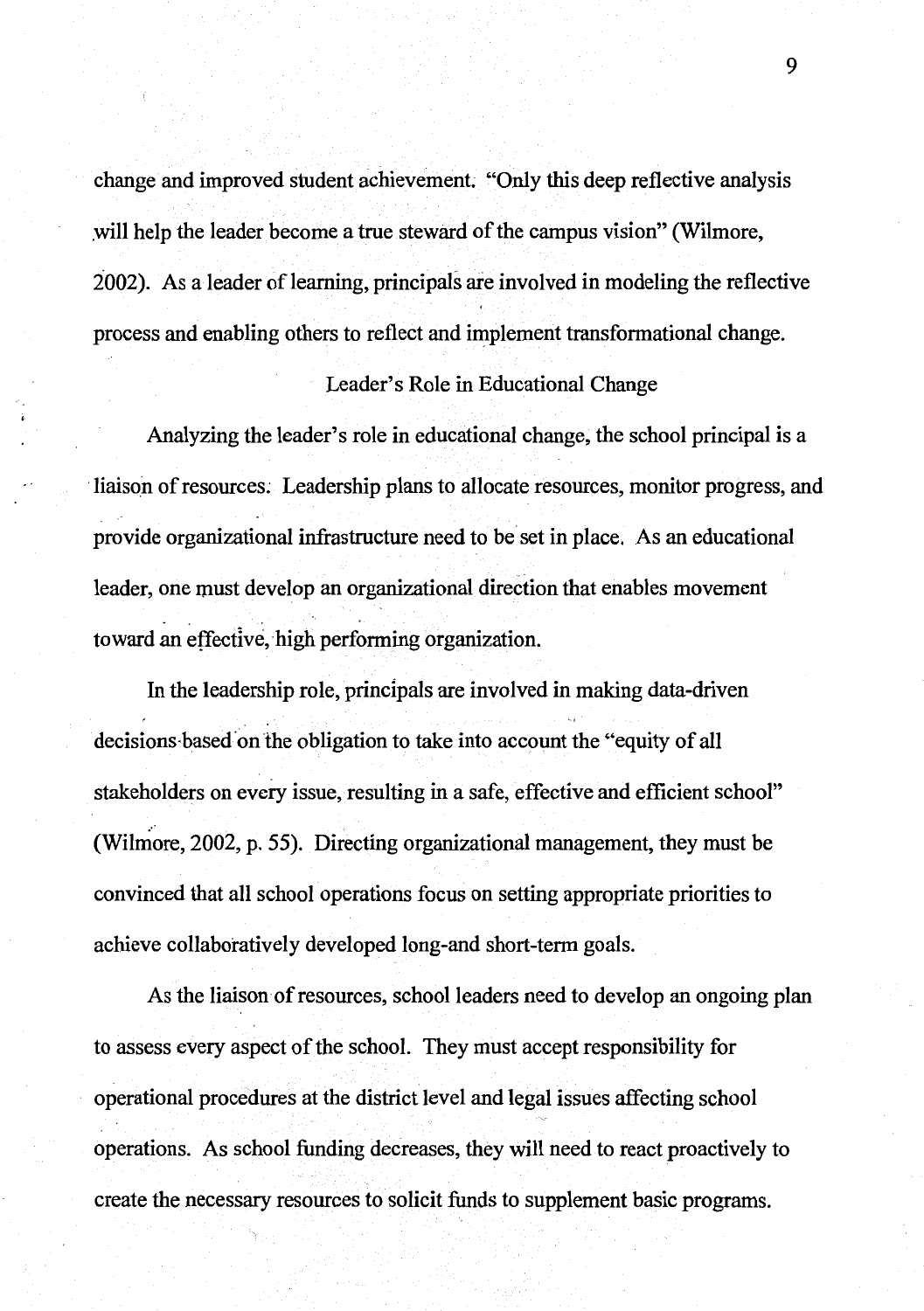Through group processing and consensus building, the leader's position is to be .sure that the system is monitored, modified, and aligned with the provisions available. They need to create a broad based understanding of why their school needs to make fundamental changes and provide the necessary commitment of resources to make the most gains (Daggett, 2004).

Coordinating human resources is one of the most critical elements of leadership management. Encouraging staff efforts, trusting people and their judgments, and involving stakeholders are all vital in creating a performance culture. Utilizing staff members, AEA personnel, and other experts is an essential task in coordinating efforts toward change. Building a network of people including local resources such as the Department of Human Services and the juvenile court system to state and federal sources are all vitally important in establishing that set of connections that can be referenced. Developing a linkage of faculty, community, students, and resources creates the backbone for developing a high performing school that challenges all students with rigorous and relevant tasks.

In the role of principal, it is crucial to "establish structures, groups and roles to serve as the infrastructure for the self-renewing process for a culture of inquiry" (Lambert, 2003, p. 83). Making management decisions that enhance learning and teaching must be a top priority. Also enabling staff members to develop a rigorous core curriculum that reflects high quality standards,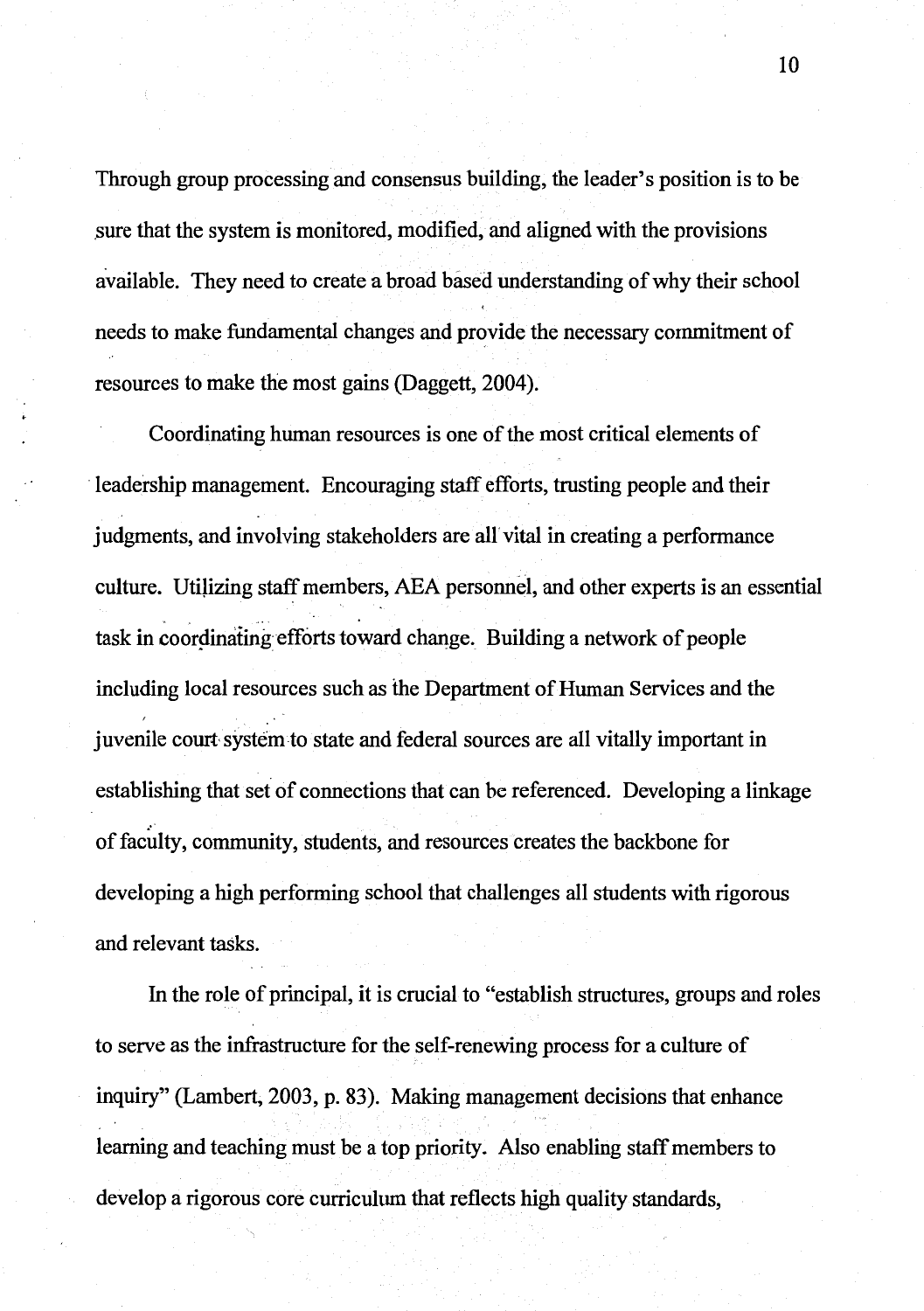expectations, and performances that prepare students for higher levels of academia and achievement is important. As a voice of knowledge and experience in improving curriculum, delivery, learning, and achievement, teachers see principals as valuable resources for improving their teaching and learning. They provide the staff with the tools to design a curriculum framework that moves beyond content to instructional strategies. They must make a substantial effort to · provide resources to improve instruction as a way to bring rigor and relevance to academic subjects.

Working within the administrative team, the principal needs to help create an effective school that has a safe, positive, purposeful, and businesslike environment. This environment must nurture interactions that are collaborative, cooperative, 'and,stiident centered. Consistently articulating desirable student and teacher behaviors and making sure expectations are clear formulates an environment of confidentiality and privacy.

In operational planning, principals must utilize the leadership team's input to think ahead to potential needs, possibilities, and problems that may arise. They must align resource management decisions with visionary thinking, and keep the lines of communication open. Developing that cadre of resources aligned with district goals, they must be confident that they are meeting the needs of students today and for the future. Scientific and technological advances require a different educational system than the one in which has been in existence therefore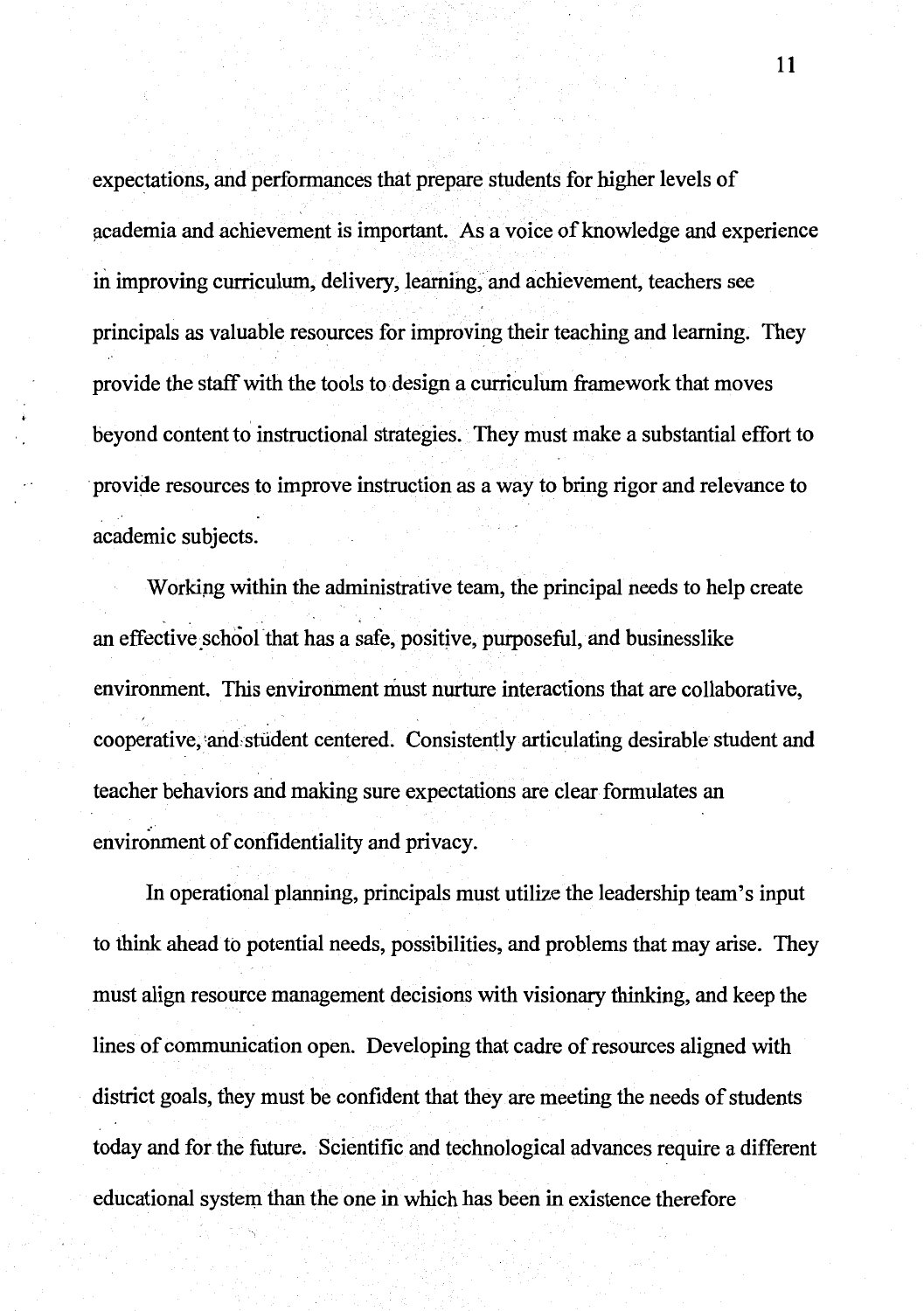emerging trends need to be recognized, studied, and managed. As leaders ~'modify and transform the system's culture" (Downey, et al., 2004, p. 123), they must envision a system that is focused on the future (Daggett, 2004). They must constantly analyze how they are doing and revamp, refine, and where necessary redirect the decisions and plans stakeholders have in place keeping a focus on educational change and the future.

Leader's Role for the Improvement of Learning

In the leader of learners' role in improving learning for students and adults, the principal is the architect (Whitaker, 2003). One who builds the learning community serving as the facilitator and an agent of change focused on enhancing performance. Effective school's practices recognize the principal as the "leader of leaders" not the "leader of followers" (Center for Effective Schools, 2006). The principal focuses on sustained improvement efforts by becoming a teacher of teachers and demonstrating the instructional leadership skills of the Iowa Standards for School Leaders adopted by the School Administrators of Iowa.

With a focus on learning, it is vital for all those involved to maintain high standards based on clear goals and a vision for systematic change. Shared beliefs and values must be strong enough to hold all district staff, programs, and operations focused on learning. School leaders need to "keep those goals in the forefront of the school's attention" (Marzano, Mcnulty & Waters, 2005, p. 50), as they are involved in data driven leadership.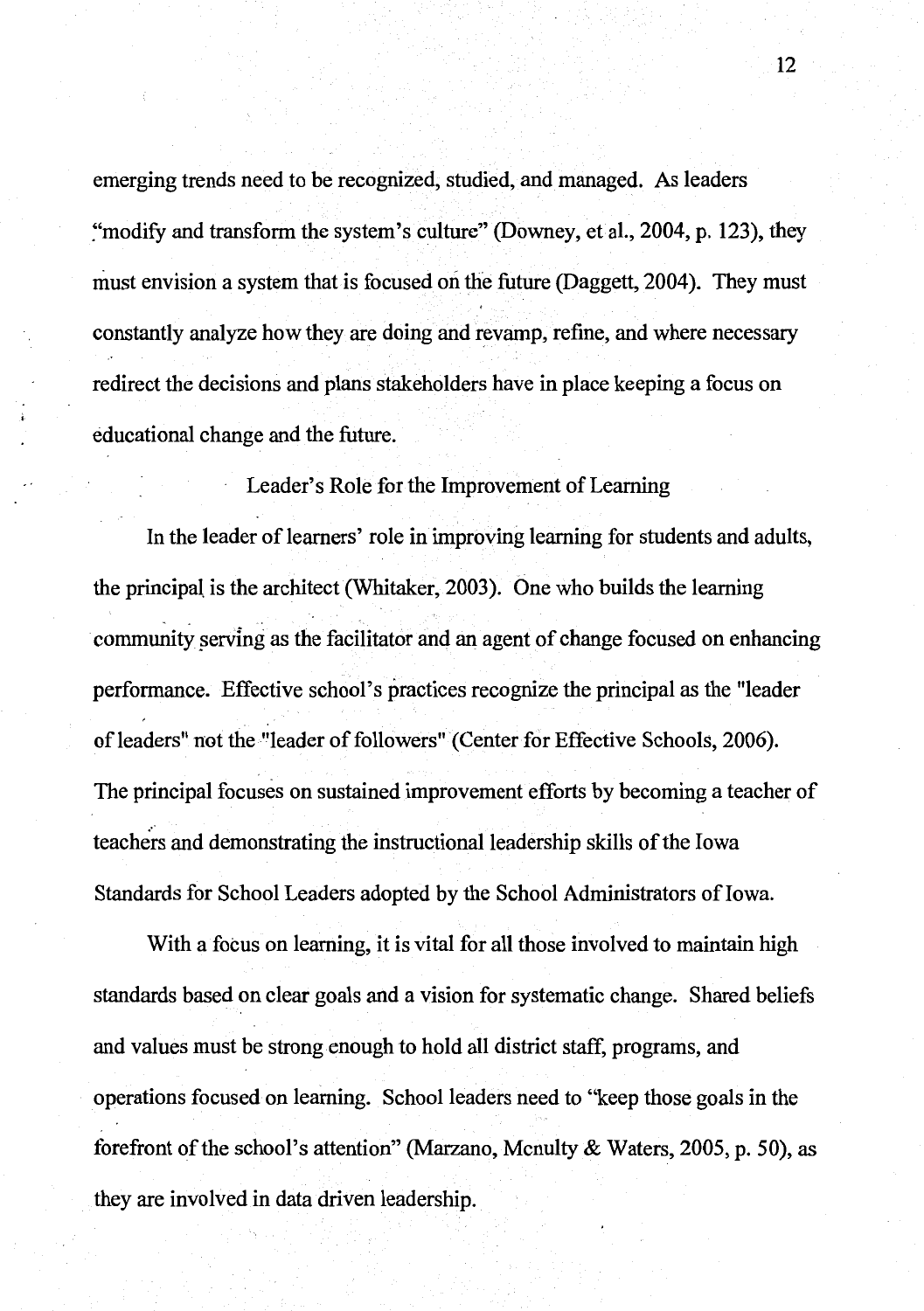Keeping a focus on the vision and mission the school leader must look .around the comer demonstrating visionary leadership. In his keynote address at a recent high school summit Daggett (2006) spoke about the why, what, and how of preparing our Iowa students for the  $21<sup>st</sup>$  century. He talked about a future shaped by globalization, demographics, technology, and changing values and attitudes. These trends influence what our students will have to know and be able to do and places demands on schools to change.

As a leader of learners, administrators have "the responsibility as the change agent, referring to the leader's disposition to challenge the status quo" (Marzano, et. al. 2005, p. 44). This transformational leadership guided by what Marzano refers to as first order change or incremental and second order change, is a departure from the expected, and helps principals find solutions to issues.

Building smail learning communities based on a climate of shared accountability is a priority as a building principal. Creating a community of collaboration and professionalism which "expects teachers to collectively assume responsibility for making sure all students learn" (Hollins, 2006, p. 48). Encouraging the staff to find leadership in one another enables them to initiate actions. Through this distributed leadership process, working through an advisement program, and learning teams they will unite in purpose and be vision driven.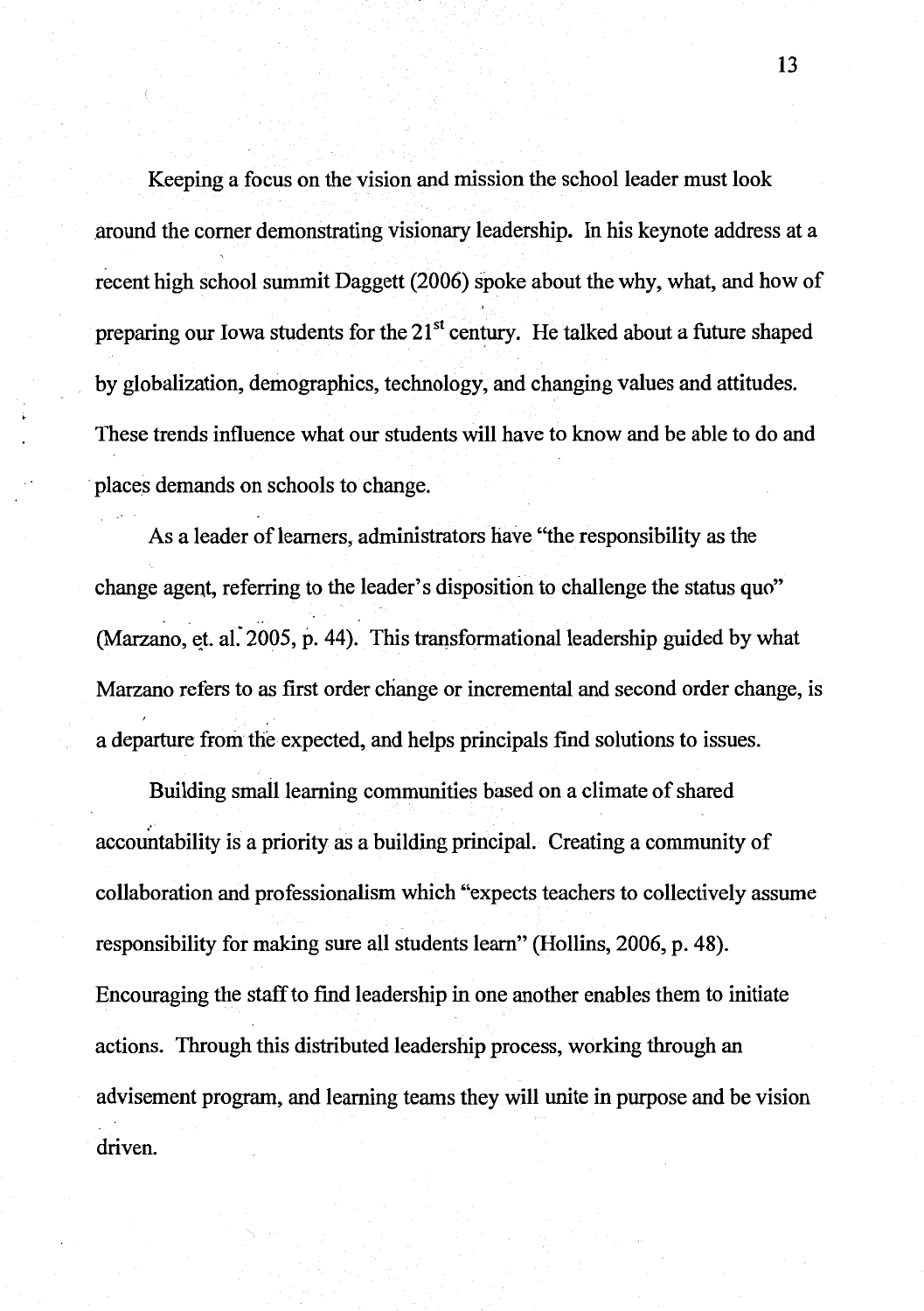The building principal strives to move beyond the attitudes of growing professionally because it is required, to moving the learner toward developing that internal instinct. They must examine the learning processes and data and facilitate the staff to develop a mindset that they want to do better for students and for themselves as professionals (King, 2004). Intrator and Kunzman (2006) wrote that instruction happens because that is what the teachers do, but developing that focus on a deeper purpose for learning has to come from the learner themselves. Internalizing that gut and heart feeling can help sustain the learning by building ongoing commitments from students and teachers.

When managing the instructional program, the principal must provide structured support to improve teacher quality by encouraging teachers to make applications'of new learning based on current research. They utilize data driven decision-making and promote the discussion about the relevance of instruction and learning outcomes. They must be knowledgeable enough to provide input regarding classroom practices including curricular mapping, addressing assessment issues, focusing on instructional issues, and being aware of best practices. Focusing on the right work is a critical aspect of effective leadership. A principal is responsible to assist the staff in identifying the critical content to master in the allotted time, ensuring that the staff addresses this content, and they protect instructional time (Marzano, et. al, 2005).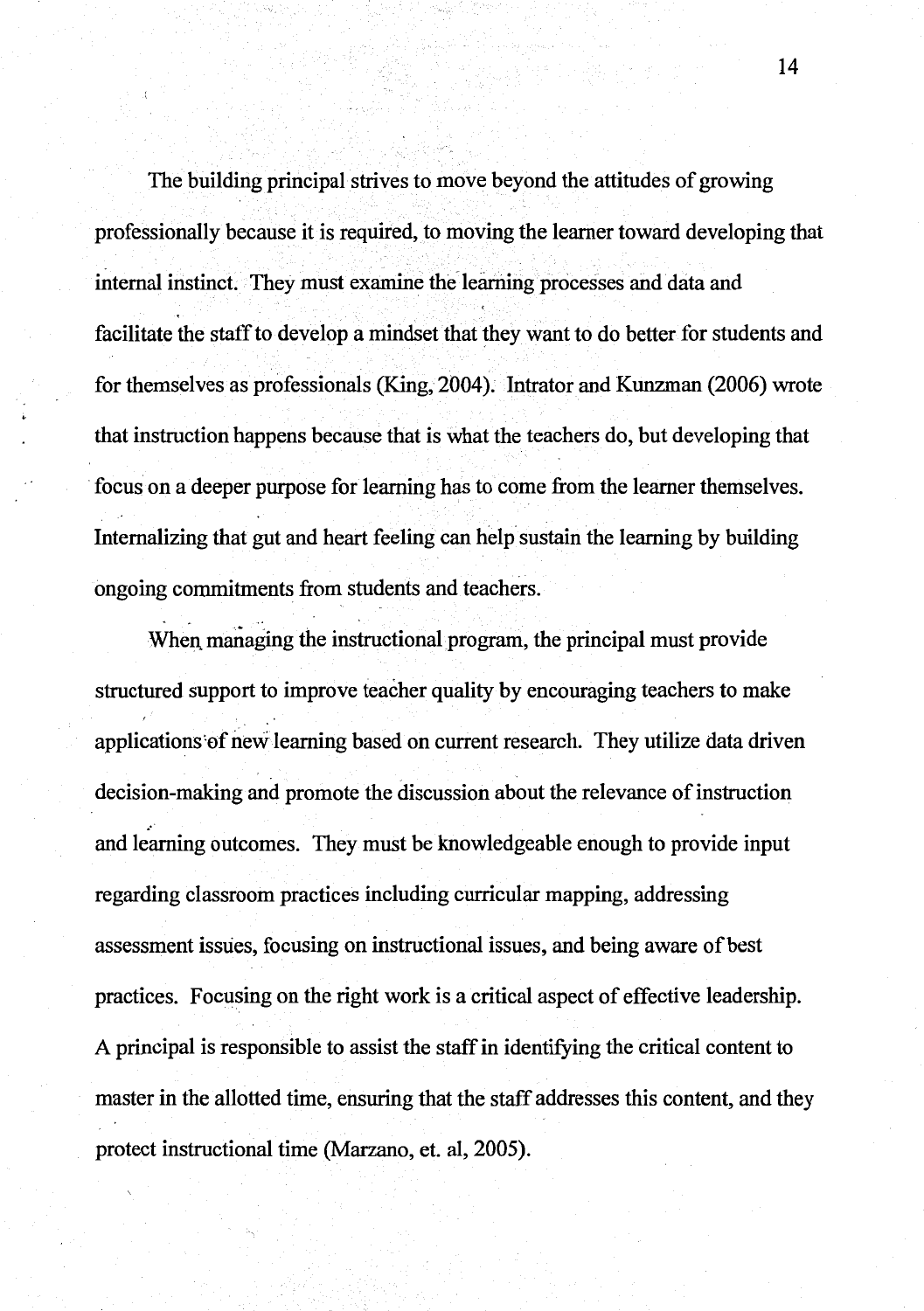As the evaluator, the principal engages the staff in professional dialogue recognizing skillful work and reinforcing the use of effective teaching strategies that enhance performance in a rigorous learning environment. Their responsibility is to conduct classroom visits frequently to verify consistent implementation and provide additional materials or training. King (2004) identifies the five top learning activities to include discussion, journals, reflection, readings, and class activities that influence perspective transformation. Under effective leadership, these activities will play a vital role in all learning processes.

Leaders need to realize that educators in the role of learner are all at different stages and in order for them to advance in new learning; they must take into account where they are today. They must differentiate the learning to accommodate their needs. Educators must have "high quality curriculum and instruction that work for each learner" (Tomlinson & McTighe, 2005, p. 172). Assisting all learners in developing personal learning plans, they will take all learners to a new level as they prepare their path for life-long learning.

The ultimate goal as a principal is sustained improvement efforts. It is about viewing educational improvement as a long-term commitment. Leadership for lasting reform is to know "what it believes in and where it is going" (Rooney, 2006, p. 86). As a leader of learners, a goal is to be actively involved in authentic school reform with a vision of a futuristic school in mind. They must continually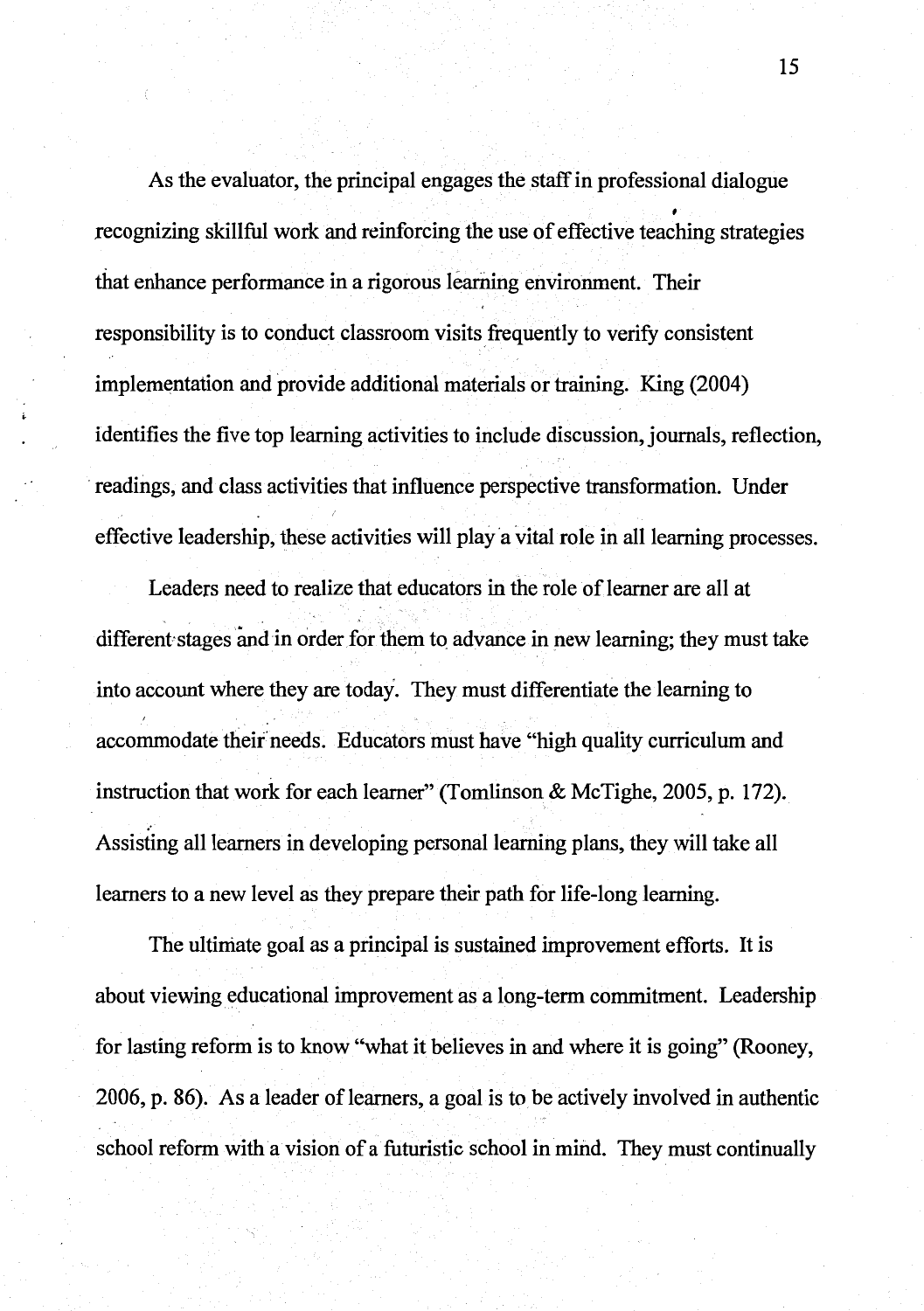remind all learners that "yesterday is never good enough for tomorrow" .(Tomlinson & McTighe, 2006, p. 172).

#### Leader's Role of the Leader of Service

In the leader's role of the leader of service, the principal is the filter (Whitaker, 2003). The daily behavior of the principal sets the tone for what happens in the school. As communications occur throughout the building, the overall climate is established. Reactions to those communications are determined based on the tone of the culture. The administration "determines what gets through the.filters and what does not" (Whittaker, 2003, p. 28). Through the . . . . service leader's filter communications, relationships, ethical practices, politics, and environmental atmosphere are the foundation for shaping the reality of the school. , · .'·.

Communications plays a key role in the success of a principal as a leader of service. Scribner, Cockrell, Cockrell and Valentine (1999) explained that effective communication is the glue that holds together all the other responsibilities of leadership. How the principal responds affects the school and perceptions are reality (R. Decker, personal communication, summer, 2006). Avoiding negative communications creates a more productive environment. Being visible and accessible and engaging in daily interactions during frequent classroom visits with students, teachers, and parents are key components of successful communications.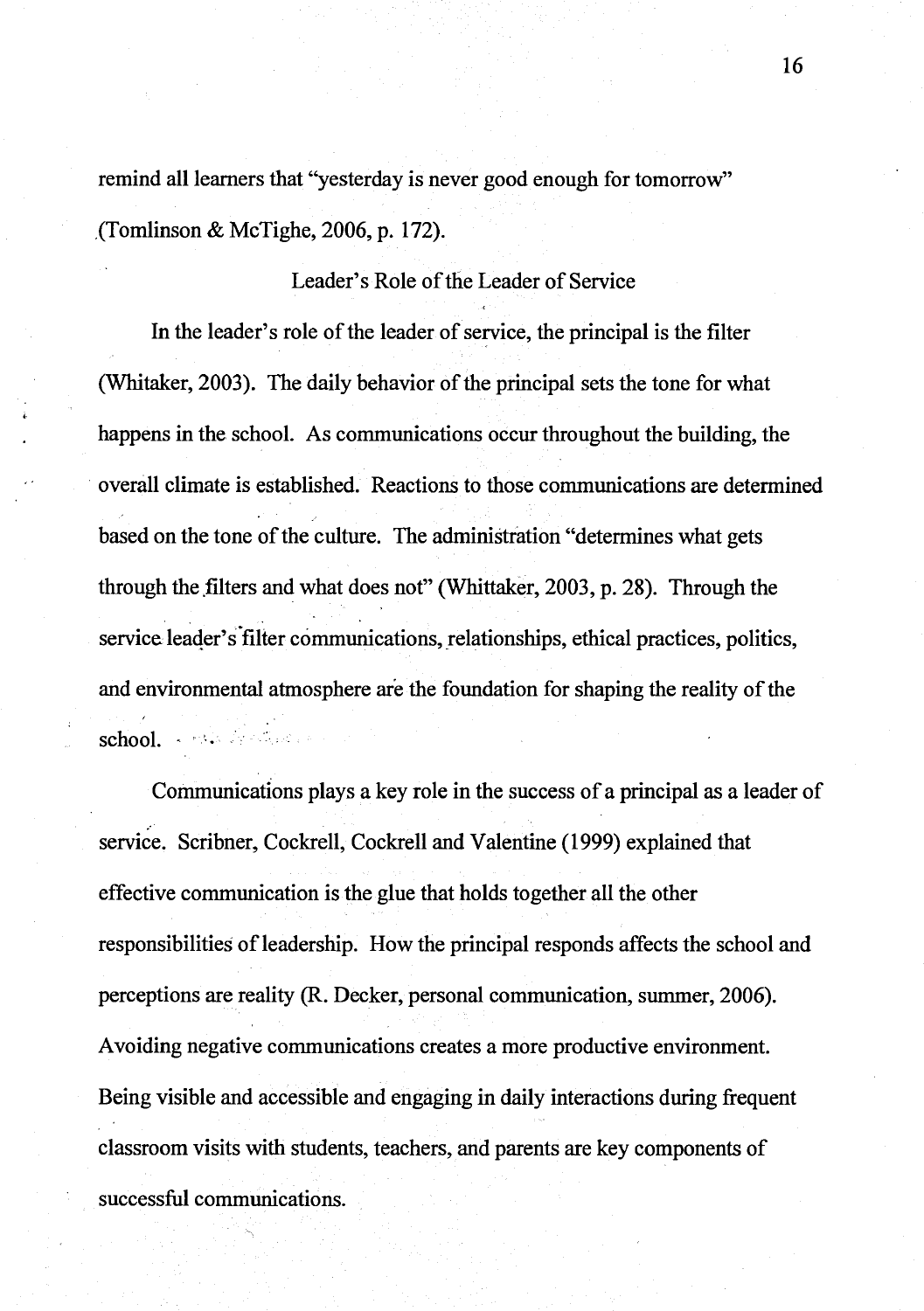Throughout the school environment, dialogue must be encouraged in all aspects of daily operations, building that collaborative atmosphere. Johnson (2005) writes that a lack of communication is a factor in failed change attempts, it is important to create a culture in which everyone feels heard. The principal must utilize communication as the basis for creating partnerships throughout the school and community.

\_ Collaborative leadership and building relationships are two building blocks in establishing a supportive network that treats everyone with respect and dignity. Credibility creates an atmosphere that encourages all involved to work for the betterment of the school. The principal must demonstrate characteristics of the "maven, the one who accumulates the knowledge" (Gladwell, 2002, p. 60) and wants to help to provide the message for building a collaborative environment. As a salesperson, the principal must also persuade others to believe in the vision and be optimistic that the vision will lead the school to preparing students for the future (Gladwell, 2002).

When building relationships, the principal must develop an awareness of the personal lives of staff and students. Face-to-face contacts and emotional bonds are necessary when building a unity approach (Marzano, et al., 2005). A shift in attitudes from seeing differences as competing values to seeing them as significant pieces of what can become a quality collaborative school must occur (Johnson, 2005). The whole is greater than the sum of its parts.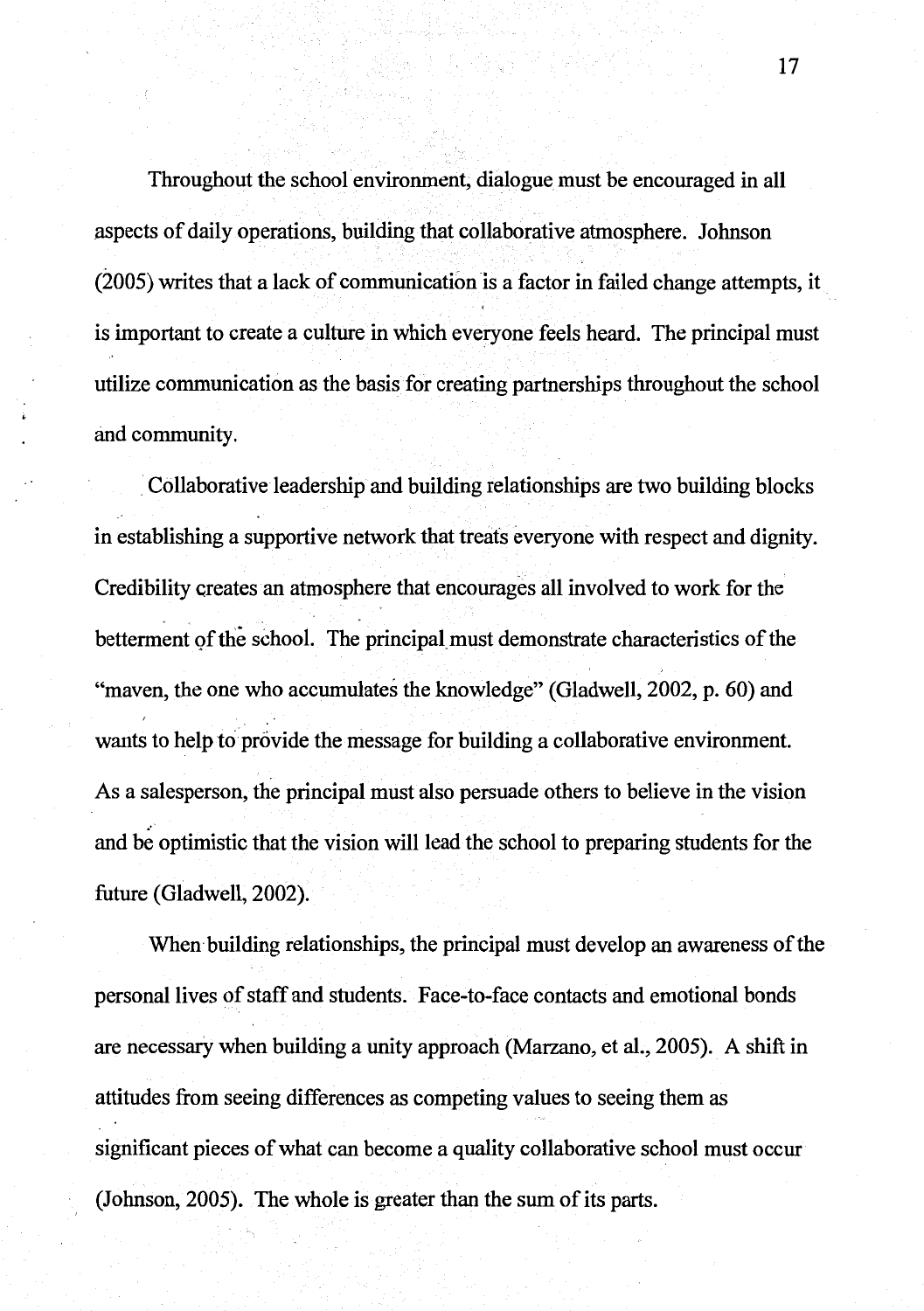As the leader in the school, the principal has a "foot in many different worlds" (Gladwell, 2001, p. 51) and provides connections that link the staff to necessary resources. Those connections, based on the power of collective efficacy (Marzano, et al., 2005), build the relationships needed to create an effective educational environment based on shared leadership.

In the leader of service role, the principal is accountable to all stakeholders and must always have the goal of doing what is best for the students and the school at the forefront. People will disagree, and the school leader must move them toward agreeing to disagree. As an ethical leader, the principal must .. . develop situational awareness by looking around the corner and gaining an understanding of both the negative and positive dynamics that occur between groups and individuals (Marzano, et al., 2005). This information will help the leader guide the school toward positive results and use that knowledge to head off problems before they occur.

One operating principle for school leaders entails that leaders "work and approach must reflect fair, just, and compassionate understanding and insight" (Marzano, et al., 2005, p. 105). An opportunity for all students to succeed regardless of socioeconomic status, culture, or race is vital. The principal must have an ambition to do whatever it takes to make the school great based on sound ethical practices that result in higher levels of student achievement, taking the school from good to great (Collins, 2001).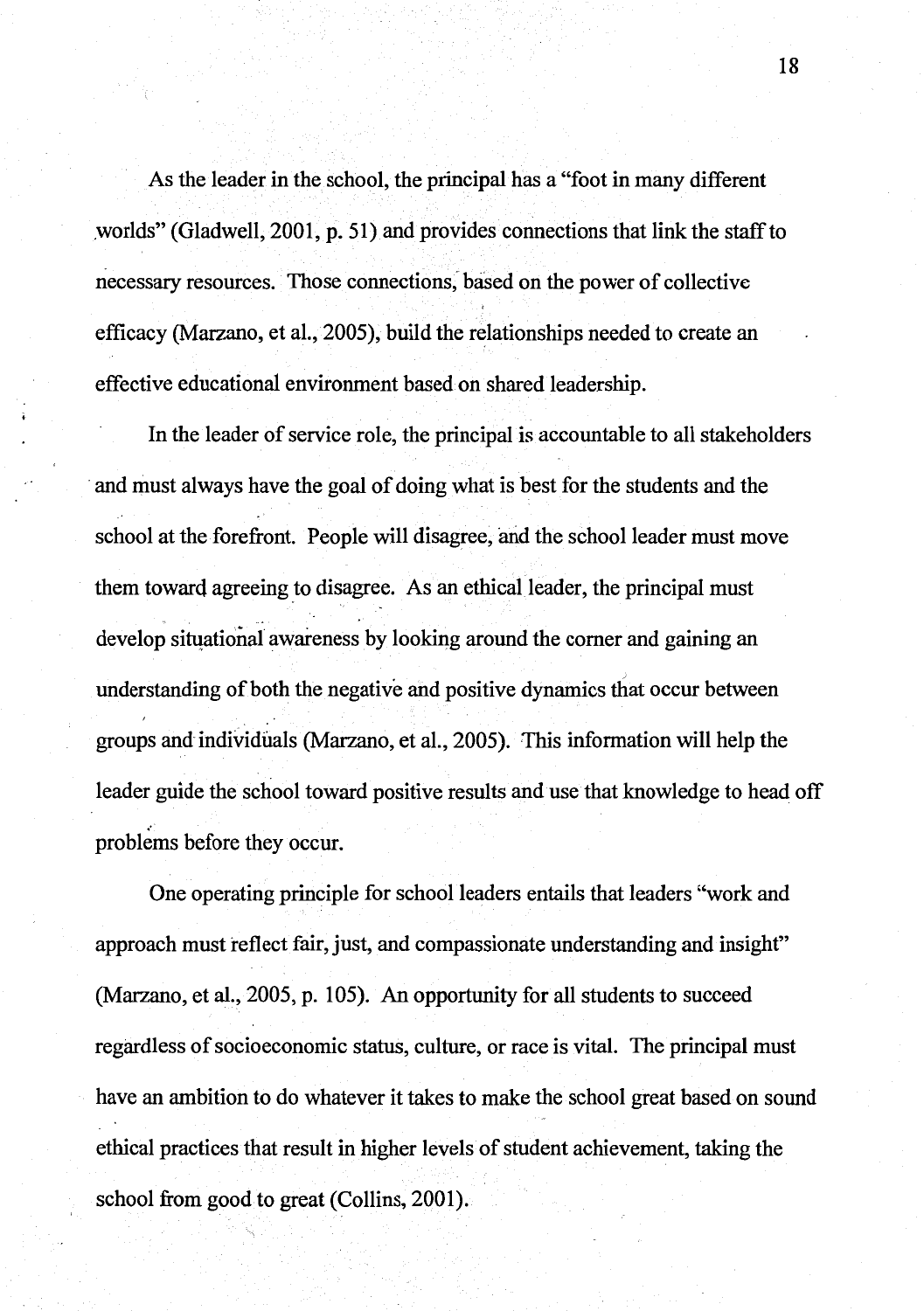As the voice of the school, the principal must focus on political leadership. ,Attention must remain centered on issues that matter to student achievement and the principal must filter out the negative influences that have a detrimental effect on student success. Creating a collaborative atmosphere through shared decisionmaking provides the stakeholders with the clarification and support that they need to create change. The leader must map the political terrain, must mobilize both internal and external resources, and anticipate the strategies of key players (Bolman and Deal, 2003). The structure must involve the staff in day-to-day goal orientated efforts that matter to all community members (Marzano, 2005). ~. ,, Focusing on political leadership helps the principal to understand the facts of the current reality and allows them to make the right decisions that have become evident through the diligent effort to determine the truth (Collins, 2001).

Gladwell (2002) stated, "We are powerfully influenced by our surroundings, our immediate context and the personalities of those around us" (p. 259). In order for change to occur, schools must build an effective learning environment and there must be a sense of well-being amongst all stakeholders. Establishing effective communications in a collaborative atmosphere focusing on ethical practices and an awareness of political agendas are the mark of a progressive leader of service.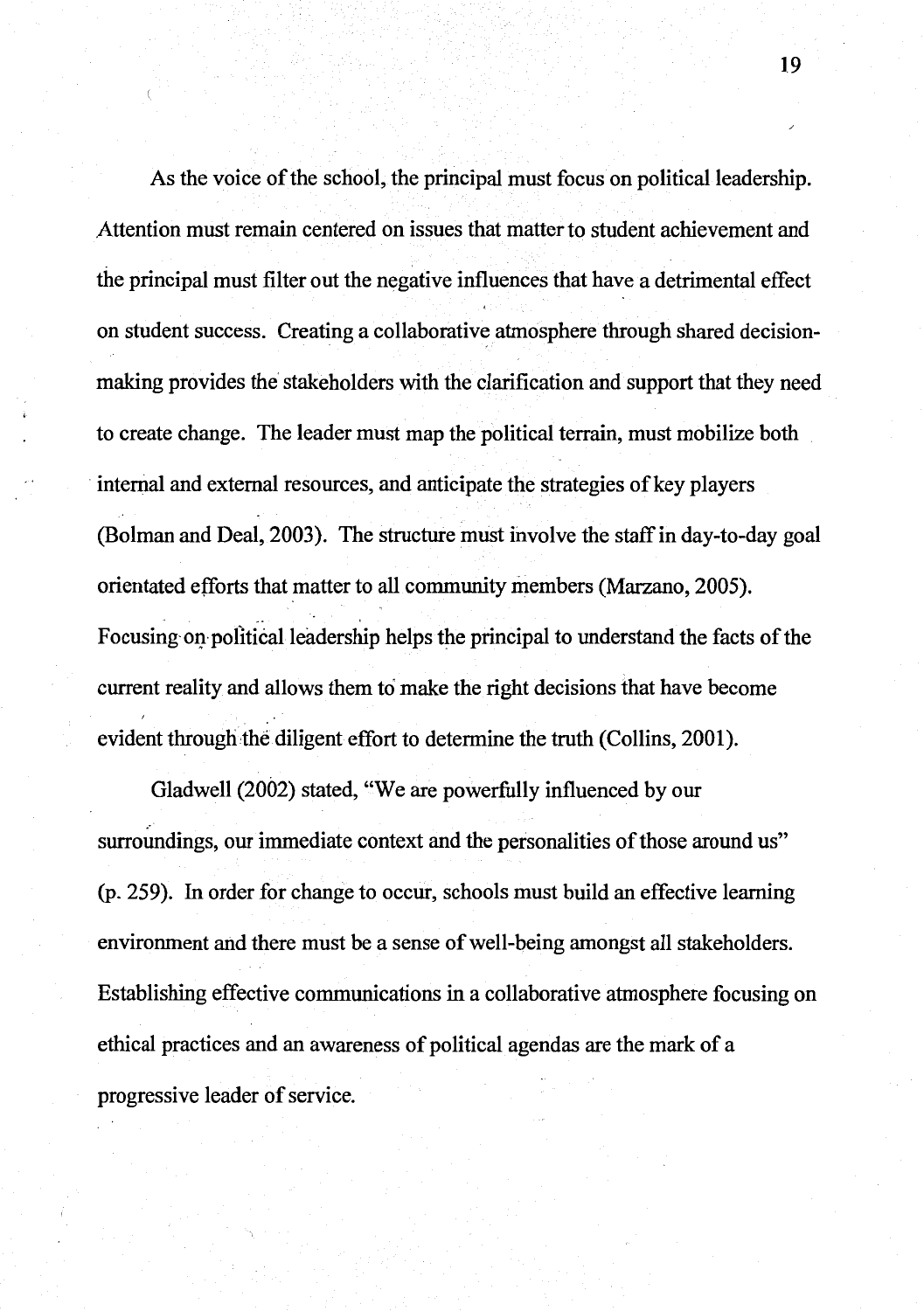#### **Conclusion**

A final analysis for creating a vision of school leadership takes the reader to a new level in the reflective thinking process. The intent of this essay is to develop a broader perspective of the impact that leadership has on the bottom line, student achievement. Setting each student up for success through increased achievement is the ultimate goal of all successful school systems. An effective principal will influence the instructional program's teaching and learning process.

"Schools clearly qualify as complex goal-oriented, resource limited, and people driven systems" (Lezotte, 1999, p. 151), leadership matters. Principals lead the school in aligning the rules, roles, goals, policies and environment with student achievement. They believe in the empowerment process and are advocates for each student. Valuing the articulation and communication of the vision, principals work with all stakeholders to develop a growth mindset and .. · motivate them to take pride, catch the energy and release their potential.

It is the responsibility of educational leaders to enable stakeholders to clarify priorities and develop plans to achieve that ultimate goal, an upward trend in achievement for all students. As members of the administrative and school leadership teams, the principals will continue to develop an ongoing process of looking around the comer, asking if what is happening in the educational environment is making a difference, and remember that perception is reality.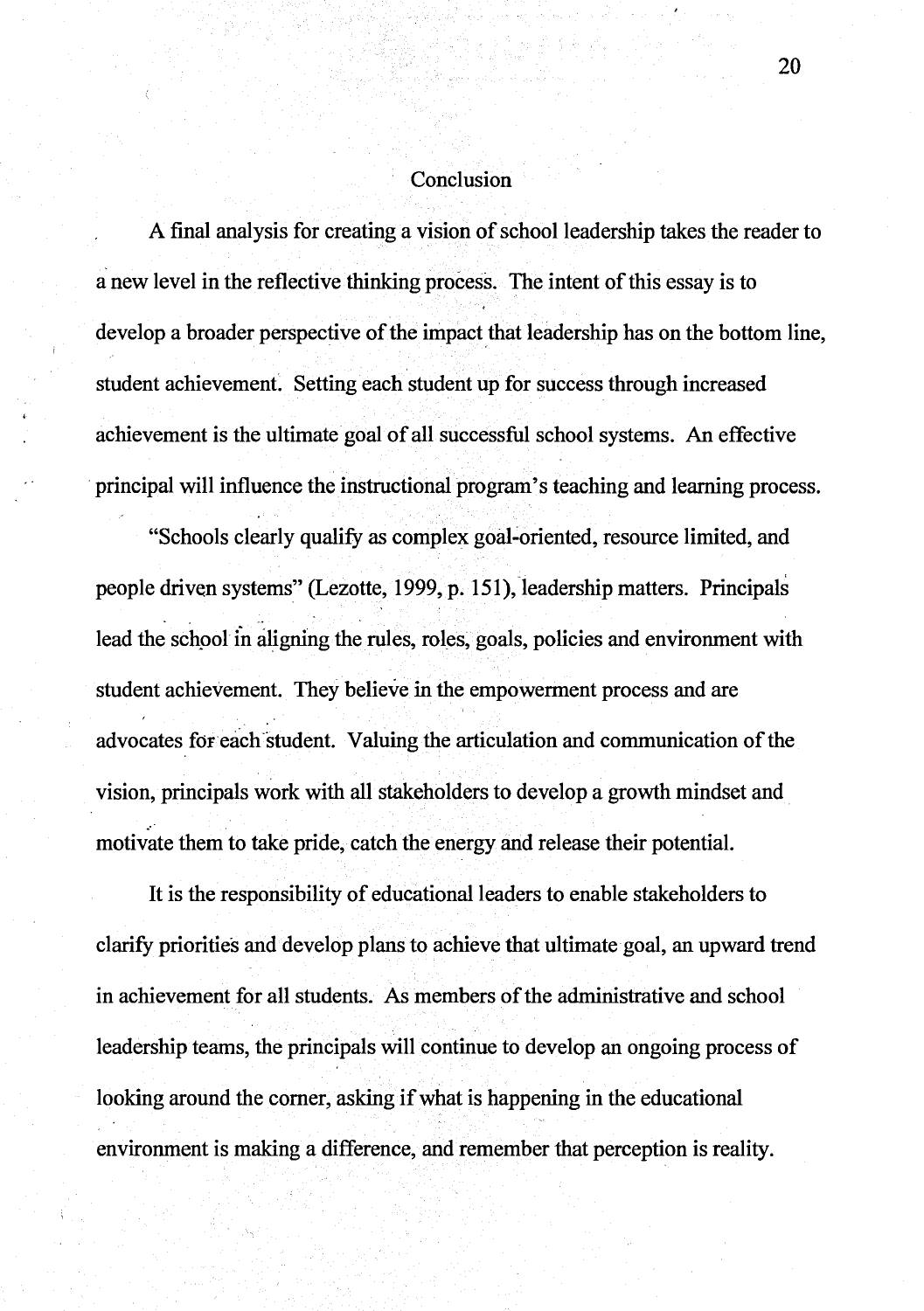#### References

Bolman, L.G. & Deal, T.E. (2003). *Reframing organizations: Artistry, choice and leadership.* San Francisco: Jossey Bass.

Center For Effective Schools. (2006). *Seven\_ Correlates of Effectiveness.* 

Retrieved February 4, 2006, from The University of Oklahoma Outreach Web Site: http://ces.ou.edu/correlates.htm

Collins, J. (2001). *Good to great: Why some companies make the leap and others don't.* New York: HarperCollins Publisher, Inc.

Daggett, W.R. (2004, June). *America's Most Successful High Schools-What Makes them Work.* Paper presented at the 12<sup>th</sup> Annual Model Schools : Conference, Washington, D.C.

Daggett, W.R. (2006, January). *Preparing Iowa Students for the 21<sup>st</sup> Century-Why-What-How.* Keynote address at the 2<sup>nd</sup> Annual High School Summit. Des Moines; Iowa.

Daniels, D. C. (2002). *Becoming a reflective practitioner.* Retrieved August 12, 2005, from National Middle School Association Web Site: http://www.nmsa.or/research/articles/res \_articles\_ may2002b.htm

Downey, C.'J., Steffy, B. E., English, F. W., Frase, L. E., & Poston, W. K. (2004). *The three-minute classroom walk-through: Changing supervisory practice one teacher at a time.* Thousand Oaks, California: Corwin Press.

DuFour, R., DuFour, R., Eaker, Robert, & Many, T. (2006). *Learning by doing: A handbook for professional learning communities at work* Bloomington, Indiana: Solution Tree.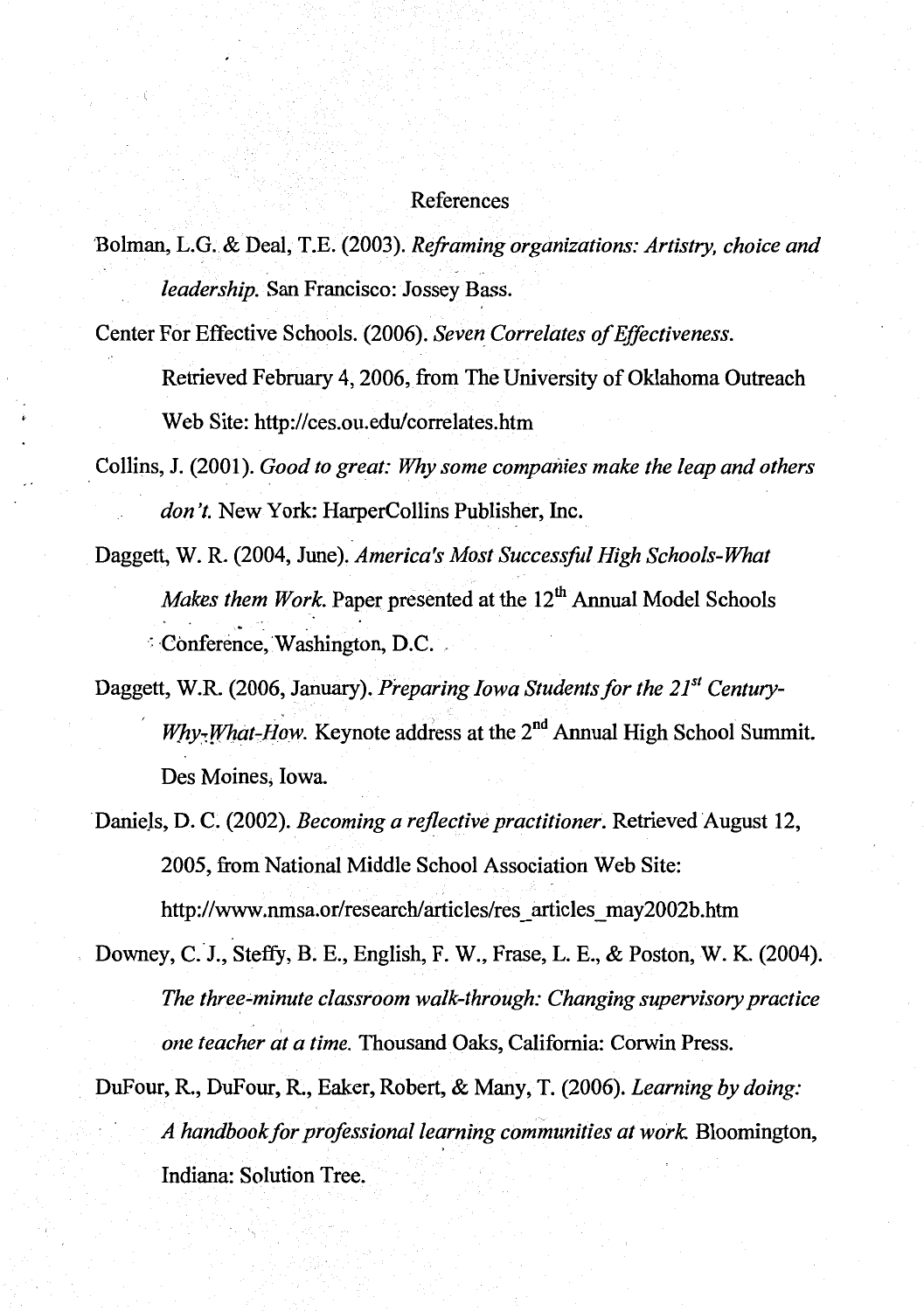Dweck, C.S. (2006). *Mindset.* New York: Random House, Inc.

Gladwell, M. (2002). *The tipping point: How little things can make a big*  - *difference.* United States: Back Bay Books.

Hollins, E.R. (2006, March). Transforming Practice in Urban Schools. *Educational Leadership,* 63(6), 48-52.

Johnson, D. P. (2005). *Sustaining change in schools: How to overcome differences and focus on quality.* Alexandria, Virginia: ASCD.

King, K. P. (2004). Both sides now: Examining transformative learning and professional development of educators. *Innovative Higher Education, 29(2),* 155-174.

- Lambert; L. (2003). Leadership capacity for lasting school improvement. Alexandria, Virginia: ASCD.
- Lezotte, L.W. & Pepperl, J.A. (1999). The effective schools process: A proven *path to learning/or all.* Okemos, Michigan: Effective Schools Products, .. Ltd.
- Lezotte, L.W. & Mckee, K.M. (2001). *Assembly required: A continuous school improvement system.* Okemos, Michigan: Effective Schools Products, Ltd.
- Marzano, R.J., Mcnulty, B.A. & Waters, T. (2005). *School leadership that works: From research to results.* Alexandria, Virginia: ASCD.
- Miller, J.G. (2001). *QBQ! The question behind the question: What to really ask yourself.* Denver, CO: Denver Press.